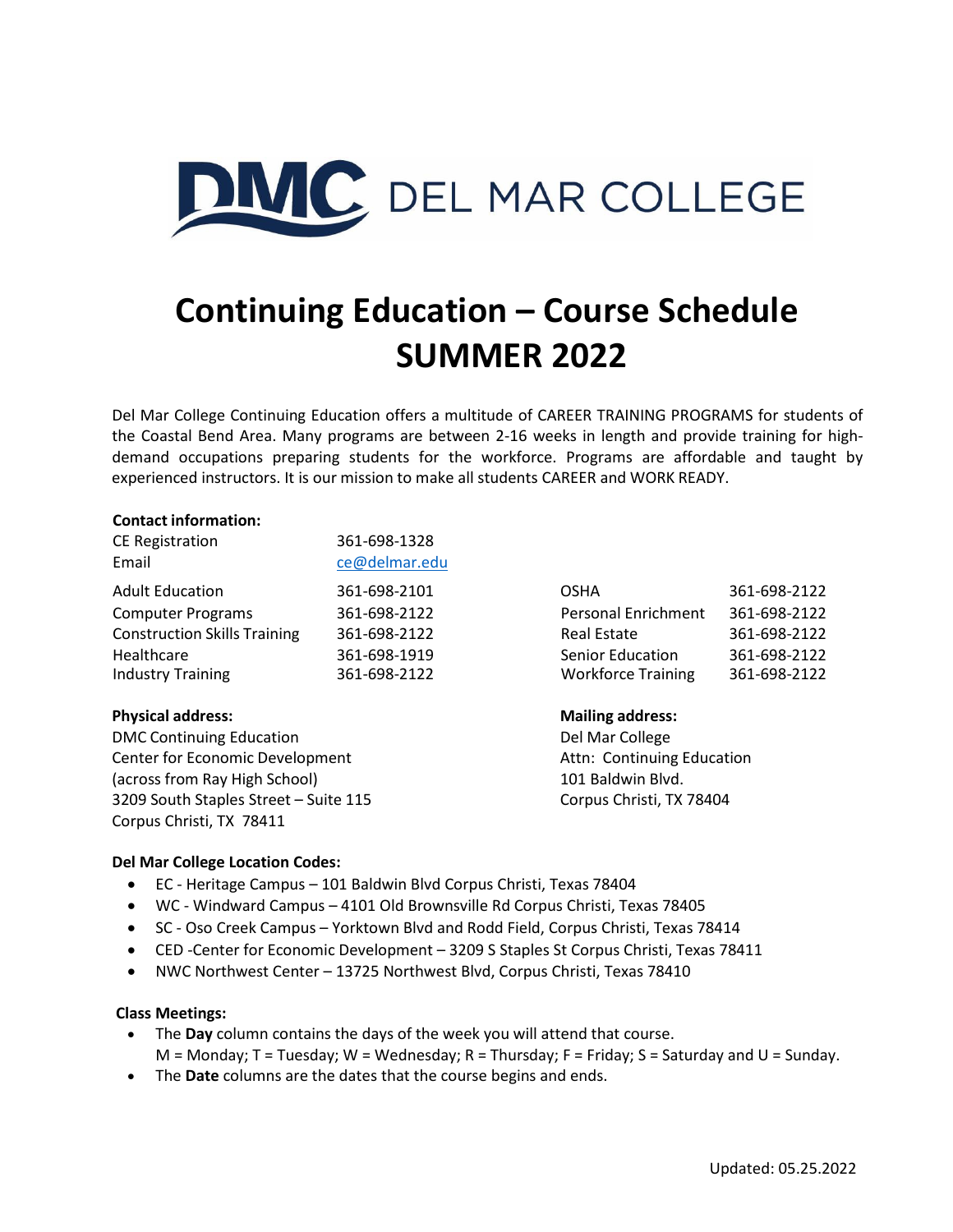# **Adult Education**

Fast track, basic education and literacy courses that prepare the student who is pursuing completion of their high school equivalency (GED, HiSet, etc.) preparing to take the TSI placement test (TSI, etc.), or those students requiring extra support in remedial college-level courses (REM). These courses include basic math, writing and reading courses.

## **Mathematics**

## **TECM 1003 Technical Mathematics**

#### **Cost: \$50**

Focuses on technical math skills used in the workplace. Topics include fractions, decimals, percent, ratios, and proportions and units of measurements.

| Course No.       | Course Name           | Dates                 | Day         | Location          | Time                              |
|------------------|-----------------------|-----------------------|-------------|-------------------|-----------------------------------|
| <b>TECM 1003</b> | Technical Mathematics | $07/18/22 - 09/12/22$ | MW          | <b>WC ET A226</b> | $9:00am - 12:00pm$                |
| <b>TECM 1003</b> | Technical Mathematics | $07/18/22 - 09/12/22$ | MW.         | Hybrid CED 110    | $6:00 \text{pm} - 9:00 \text{pm}$ |
| <b>TECM 1003</b> | Technical Mathematics | 07/18/22 - 09/12/22   | <b>INET</b> | Online only       | Self-paced                        |

#### **TECM 1013 Basic Mathematics**

## **Cost: \$25**

Focuses on basic math skills used in the workplace. Topics include addition, subtraction, division, multiplication, and word problems.

| Course No.       | Course Name              | Dates                 | Day         | Location    | Time<br><u> The Communication of the Communication of the Communication of the Communication of the Communication of the Communication of the Communication of the Communication of the Communication of the Communication of the Commun</u> |
|------------------|--------------------------|-----------------------|-------------|-------------|----------------------------------------------------------------------------------------------------------------------------------------------------------------------------------------------------------------------------------------------|
| <b>TECM 1013</b> | <b>Basic Mathematics</b> | $06/20/22 - 07/11/22$ | <b>INET</b> | Online only | Self-paced                                                                                                                                                                                                                                   |

#### **TECM 1041 Algebra 101**

#### **Cost: \$50**

Focuses on technical algebra skills used in the workplace. Topics include equations and inequalities, polynomials, factoring and other algebra skills.

| Course No.       | Course Name | <b>Dates</b>        | Day | Location   | Time           |
|------------------|-------------|---------------------|-----|------------|----------------|
| <b>TECM 1041</b> | Algebra 101 | 07/05/22 - 08/25/22 |     | WC ET A226 | 9:00am-12:00pm |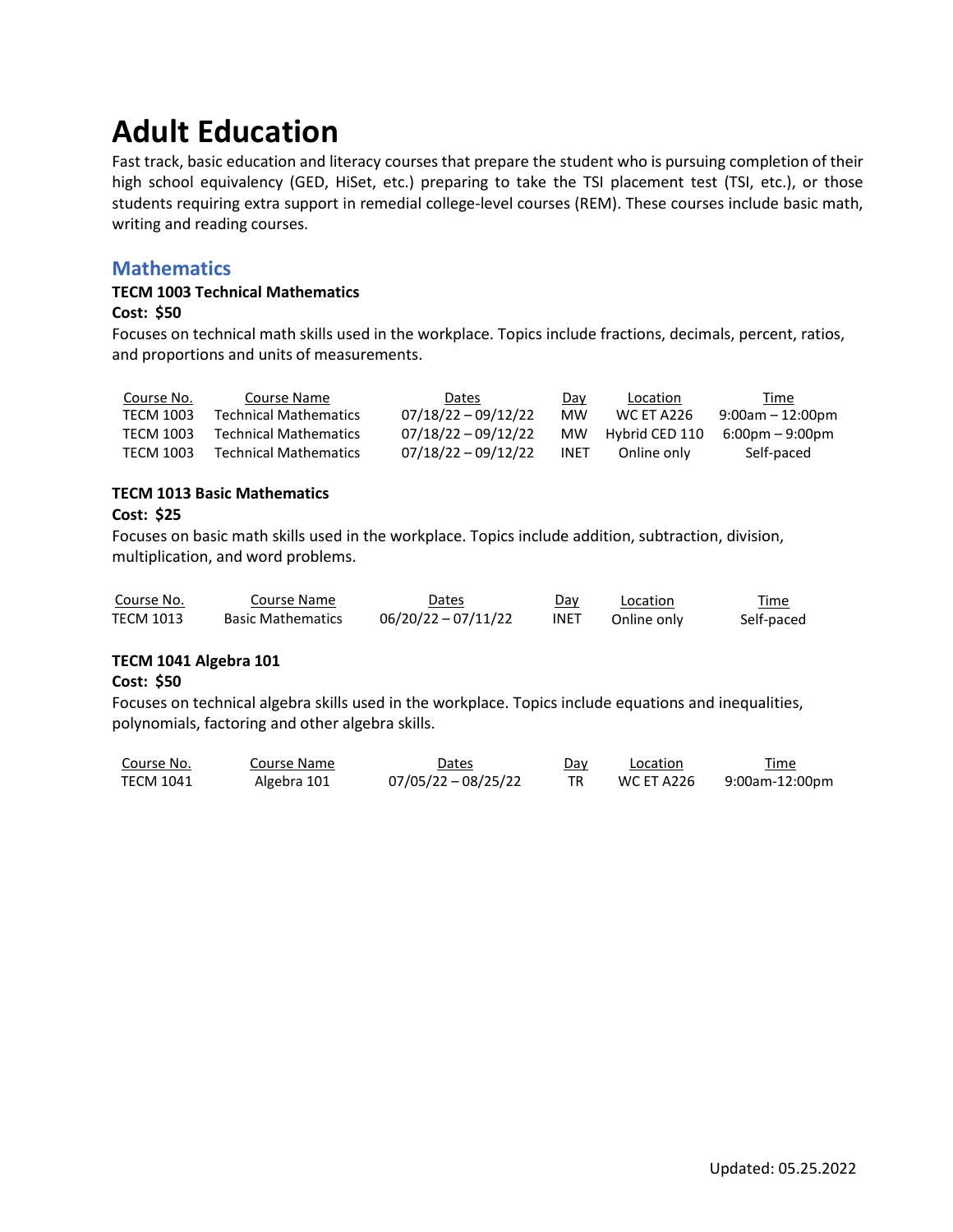## **Language Arts & Reading**

## **COMG 1006 Reading and Comprehension**

#### **Cost: \$50**

Intended to teach student's vocabulary and communication skills needed to be successful in the workplace. Addresses mastery of a selected vocabulary of technical/occupational terms, including appropriate pronunciation of terms and use of English language structures required by business and industry.

| Course No. | Course Name                     | Dates               | Day | Location   | Time             |
|------------|---------------------------------|---------------------|-----|------------|------------------|
|            | COMG 1006 Reading/Comprehension | 08/02/22 - 09/08/22 |     | WC ET A225 | 9:00am – 12:00pm |

#### **ETWR 1005 Writing and Composition I**

#### **Cost: \$50**

Intended to introduce grammar, composition, basic writing and editing skills for technical writing. Focuses on the use of technical terms, graphics, and formatting technical documents for an academic essay.

| Course No. | Course Name           | Dates                 | Day       | Location             | <u>Time</u>        |
|------------|-----------------------|-----------------------|-----------|----------------------|--------------------|
| ETWR 1005  | Writing/Composition I | 07/05/22 - 08/11/22   | <b>TR</b> | Hybrid CED 110       | 6:00pm – 9:00pm    |
| ETWR 1005  | Writing/Composition I | $07/25/22 - 08/31/22$ | <b>MW</b> | Hybrid WC ET<br>A225 | $9:00am - 12:00pm$ |

#### **ETWR 1043 Writing and Composition II**

#### **Cost: \$50**

Intended to help studentsfurther hone their writing skills necessary to composing an effective argumentative essay. Grammar, composition, writing and editing principles, applicable to scientific, technical and business documents. Topics include sentences, organization of ideas, editing for correctness, unity and coherence, pre-writing, outlining and revising; and developing business, academic and technical writing.

| Course No. | Course Name            | Dates               | <u>Day</u> | <b>Location</b> | <u>Time</u>                       |
|------------|------------------------|---------------------|------------|-----------------|-----------------------------------|
| ETWR 1043  | Writing/Composition II | 05/31/22 - 07/07/22 |            | WC ET A226      | $6:00 \text{pm} - 9:00 \text{pm}$ |
| ETWR 1043  | Writing/Composition II | 07/05/22 - 08/11/22 |            | Hybrid CED 109  | $6:00 \text{pm} - 9:00 \text{pm}$ |

# **English as a Second Language (ESL)**

## **COMG 1000 Introduction to ESL**

#### **Cost: \$65**

Designed for students whose primary language is other than English. This course is intended and designed to introduce the English language and help students who are interested in learning for communication, job preparation and conversational purposes.

| Course No. | Course Name         | Dates               | Dav       | Location | Time               |
|------------|---------------------|---------------------|-----------|----------|--------------------|
| COMG 1000  | Introduction to ESL | 07/25/22 - 09/19/22 | <b>MW</b> | CED 132  | $5:30$ pm – 8:30pm |

#### **COMG 1001 Intermediate ESL**

#### **Cost: \$65**

Intended to introduce the English language to help students who are interested in learning for communication, job preparations and conversational purposes. Provides on-the-job dynamic communicative practice for students whose primary language is other than English and introduces students to the uses of language in a variety of relevant job-related contexts.

| Course No.       | Course Name      | Dates               | Day | Location       | Time            |
|------------------|------------------|---------------------|-----|----------------|-----------------|
| <b>COMG 1001</b> | Intermediate ESL | 07/12/22 - 09/01/22 |     | <b>CED 109</b> | 5:30pm – 8:30pm |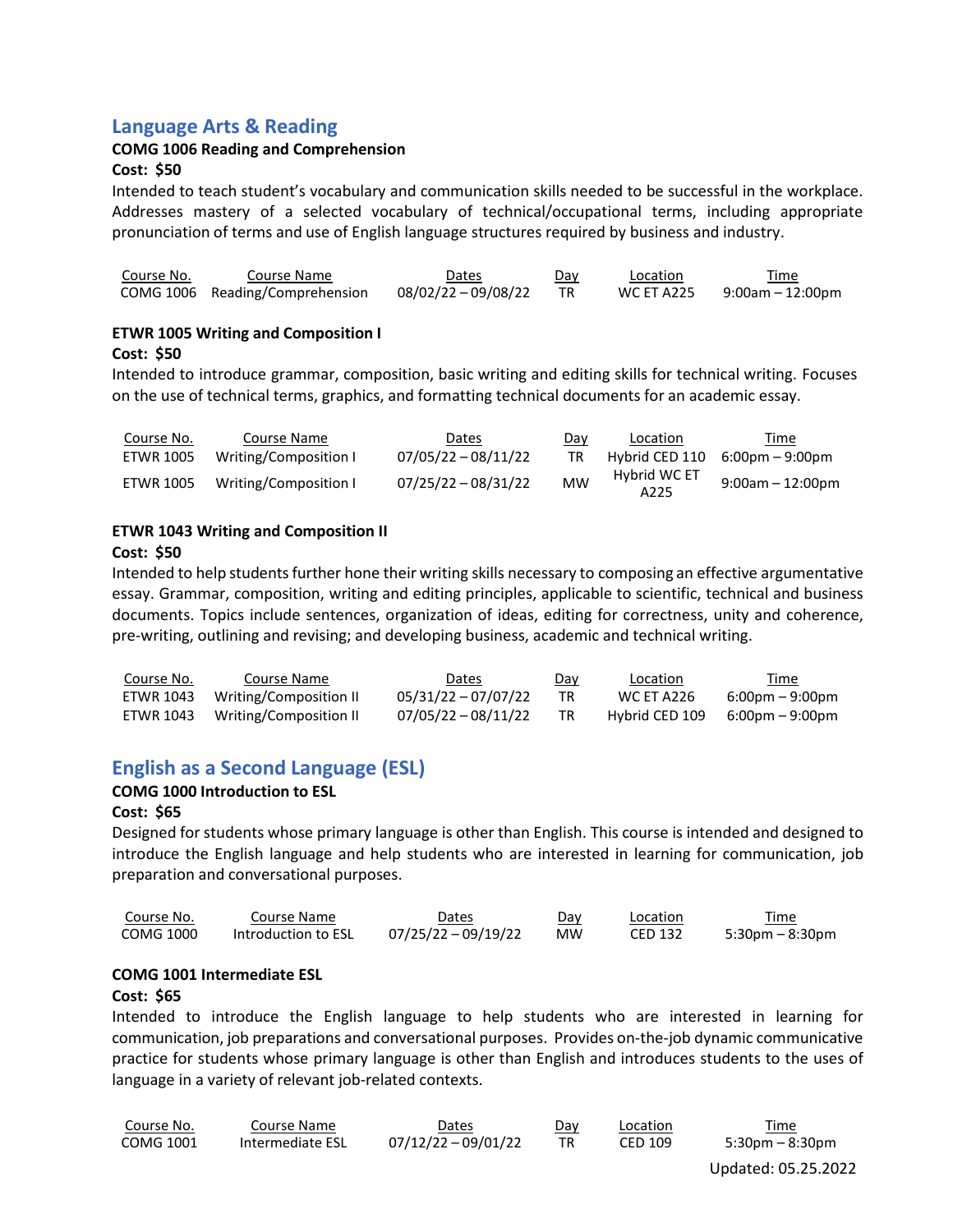# **Computer Software Training**

## **Administrative Office Procedures II**

#### **POFT 1049 Administrative Office Procedures II**

**Cost: \$90**

#### **PRE-REQUISITE: POFT 1022**

Students learn advanced level coverage of office procedures with emphasis on decision-making, goal setting, management theories, and critical thinking. Students will learn to prepare business documents; present business data in report form; and define management theories.

| Course No. | Course Name                                                       | <b>Dates</b> | Day  | Location    | Time       |
|------------|-------------------------------------------------------------------|--------------|------|-------------|------------|
|            | POFT 1049 Administrative Office Procedures II 07/05/22 - 07/31/22 |              | INET | Online only | Self-paced |
|            | POFT 1049 Administrative Office Procedures II 08/01/22 - 08/28/22 |              | INET | Online only | Self-paced |

## **Basics of Keyboarding**

#### **POFT 1010 Basics of Keyboarding**

**Cost: \$50**

Introductory level skill development in keyboarding, demonstrating basic keyboarding techniques.

| Course No. | Course Name           | Dates                 | Day | Location | Time                  |
|------------|-----------------------|-----------------------|-----|----------|-----------------------|
| POFT 1010  | Basics of Keyboarding | $06/14/22 - 07/07/22$ |     | CED 123  | $5:30$ pm – 8:30pm    |
| POFT 1010  | Basics of Keyboarding | $08/16/22 - 09/08/22$ |     | CED 123  | $5:30$ pm – $8:30$ pm |

## **Excel for Beginners**

#### **ITSW 1022 Excel for Beginners**

#### **Cost: \$90**

Students enrolled in this hands-on, beginner course will learn dozens of shortcuts and tricks for setting up fully formatted worksheets quickly and efficiently.

| Course No.       | Course Name         | Dates                 | Day | Location | Time               |
|------------------|---------------------|-----------------------|-----|----------|--------------------|
| <b>ITSW 1022</b> | Excel for Beginners | $06/28/22 - 07/07/22$ | TWR | CED 123  | $5:30$ pm – 8:30pm |
| <b>ITSW 1022</b> | Excel for Beginners | 07/30/22 - 08/06/22   |     | NWC W112 | $8:00am - 5:00dm$  |
| <b>ITSW 1022</b> | Excel for Beginners | $08/16/22 - 08/25/22$ | TWR | CED 123  | $5:30$ pm – 8:30pm |

## **Excel for Intermediate**

#### **ITSW 1046 Excel for Intermediate**

#### **Cost: \$90**

Self-paced course will teach student's intermediate instruction in moving and copying, cell contents; sorting mathematical, statistical, and financial functions; date and time arithmetic; report generation; and built-in graphics support.

| Course No.       | Course Name                                        | Dates | <u>Day</u>  | Location    | <u>Time</u> |
|------------------|----------------------------------------------------|-------|-------------|-------------|-------------|
| <b>ITSW 1046</b> | Excel for Intermediate Users $06/06/22 - 06/26/22$ |       | <b>INET</b> | Online only | Self-paced  |
| <b>ITSW 1046</b> | Excel for Intermediate Users $07/11/22 - 07/31/22$ |       | <b>INET</b> | Online only | Self-paced  |
| <b>ITSW 1046</b> | Excel for Intermediate Users $08/08/22 - 08/28/22$ |       | <b>INET</b> | Online only | Self-paced  |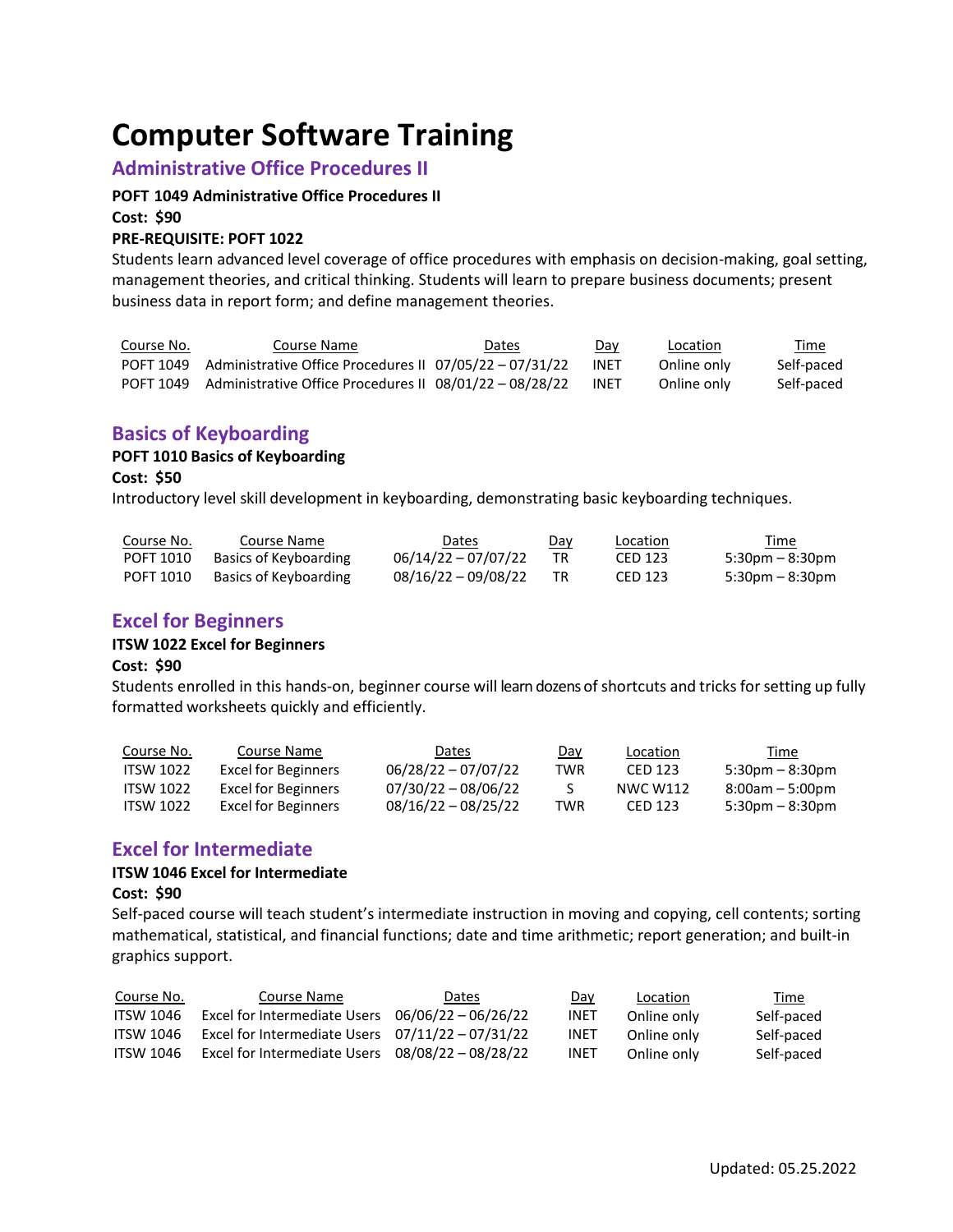## **Introduction to Administrative Assistant**

## **POFT 1022 Introduction to Administrative Assistant**

#### **Cost: \$90**

Prepares students for the industry as an Administrative Assistant. Students will learn how to work Microsoft programs such as Word, Excel, PowerPoint, and the basics of being an Administrative Assistant.

| Course No. | Course Name                                                       | Dates | Day | Location | Time                |
|------------|-------------------------------------------------------------------|-------|-----|----------|---------------------|
|            | POFT 1022 Intro to Administrative Assistant $06/07/22 - 06/23/22$ |       |     | CED.     | $5:30$ pm – 8:30 pm |
|            | POFT 1022 Intro to Administrative Assistant $07/26/22 - 08/11/22$ |       |     | CED 117  | 5:30pm – 8:30 pm    |

## **Managing Microsoft Outlook Email**

#### **COMG 1040 Managing Microsoft Outlook Email**

#### **Cost: \$90**

Learn to focus on the principles of communication and learn how to organize an email inbox and structure emails for effective and professional responses.

| Course No. | Course Name           | Dates                 | Day | Location | Time                  |
|------------|-----------------------|-----------------------|-----|----------|-----------------------|
| COMG 1040  | Managing Email        | $06/14/22 - 06/30/22$ | ТR  | CED 118  | $5:30$ pm – $8:30$ pm |
| COMG 1040  | <b>Managing Email</b> | $07/05/22 - 07/21/22$ | TR  | CED 125  | $5:30pm - 8:30pm$     |
| COMG 1040  | Managing Email        | $08/16/22 - 09/01/22$ |     | CED 118  | $5:30$ pm – $8:30$ pm |

## **PowerPoint for Beginners**

#### **ITSW 1037 PowerPoint for Beginners**

#### **Cost: \$90**

Introduction to computerized presentation graphics that guides students through planning, design, and production of business graphics and charts. Students will learn to prepare presentation files and learn to utilize multimedia software. Students will learn to see presentation graphics concepts and terms; create and run a slide presentation; edit and spell-check text; create, edit, and enhance objects; integrate data between presentation and word processing software.

| Course No.       | Course Name              | Dates                 | Day | Location | Time                 |
|------------------|--------------------------|-----------------------|-----|----------|----------------------|
| <b>ITSW 1037</b> | PowerPoint for Beginners | $06/07/22 - 06/16/22$ | TWR | CED 123  | $5:30pm - 8:30pm$    |
| <b>ITSW 1037</b> | PowerPoint for Beginners | 07/12/22 - 07/21/22   | TWR | CED 123  | $5:30$ pm $-8:30$ pm |
| <b>ITSW 1037</b> | PowerPoint for Beginners | 08/02/22 - 08/11/22   | TWR | CED 123  | 5:30pm – 8:30pm      |

## **PowerPoint for Intermediate**

#### **ITSW 1041 PowerPoint for Intermediate**

#### **Cost: \$90**

Intermediate student users will learn to create and modify multimedia presentations complete with slides, charts, and special effects. Students will create and modify presentations by using visual and audio effects; and integrate other software applications into a presentation.

| Course No.       | Course Name                 | <b>Dates</b>          | Day         | Location    | Time       |
|------------------|-----------------------------|-----------------------|-------------|-------------|------------|
| <b>ITSW 1041</b> | PowerPoint for Intermediate | $06/06/22 - 06/26/22$ | <b>INET</b> | Online only | Self-paced |
| <b>ITSW 1041</b> | PowerPoint for Intermediate | $07/11/22 - 07/31/22$ | <b>INFT</b> | Online only | Self-paced |
| <b>ITSW 1041</b> | PowerPoint for Intermediate | $08/08/22 - 08/28/22$ | <b>INET</b> | Online only | Self-paced |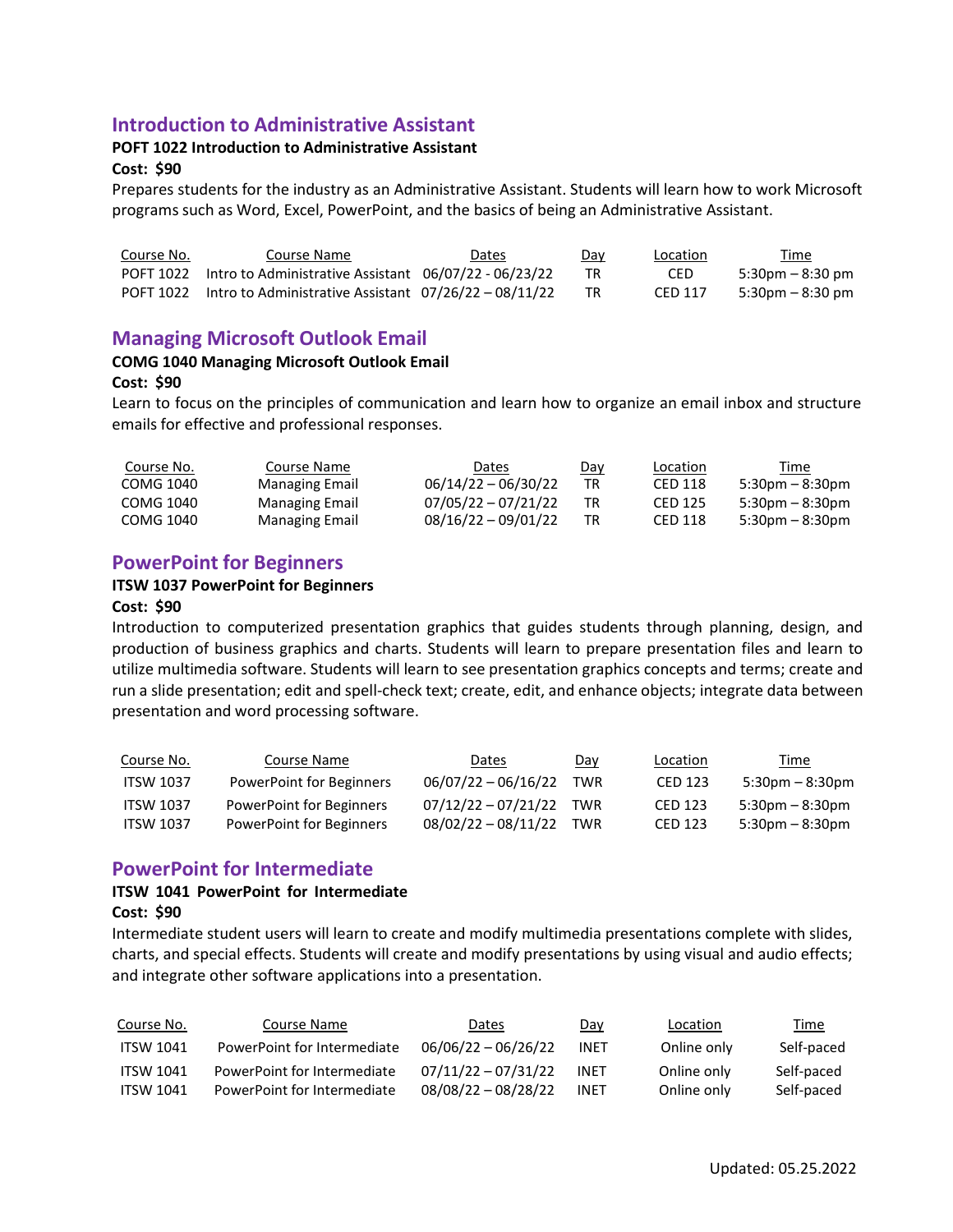# **QuickBooks for Beginners**

#### **ACNT 1010 QuickBooks for Beginners**

#### **Cost: \$90**

An introduction to the accounting system and cycle in a computerized environment. Students will learn to request, organize and enter a company's information with the ability to help a company stay orderly.

| Course No. | Course Name                     | Dates                 | Day | Location        | Time              |
|------------|---------------------------------|-----------------------|-----|-----------------|-------------------|
| ACNT 1010  | QuickBooks for Beginners        | $06/11/22 - 06/25/22$ |     | NWC W112        | $8:00am - 5:00pm$ |
| ACNT 1010  | QuickBooks for Beginners        | $07/09/22 - 07/23/22$ |     | <b>NWC W112</b> | $8:00am - 5:00pm$ |
| ACNT 1010  | <b>QuickBooks for Beginners</b> | $08/13/22 - 08/27/22$ |     | NWC W112        | $8:00am - 5:00pm$ |

## **Word for Beginners**

#### **POFT 1024 Word for Beginners**

#### **Cost: \$90**

Introduction to word processing terminology, editing functions, formatting, and special text options. Students will learn to create, format and edit documents.

| Course No.       | Course Name        | Dates                 | Day | Location | Time                              |
|------------------|--------------------|-----------------------|-----|----------|-----------------------------------|
| <b>POFI 1024</b> | Word for Beginners | $06/14/22 - 06/23/22$ | TWR | CED      | $5:30 \text{pm} - 8:30 \text{pm}$ |
| <b>POFI 1024</b> | Word for Beginners | $07/19/22 - 07/28/22$ | TWR | CED      | $5:30 \text{pm} - 8:30 \text{pm}$ |
| <b>POFI 1024</b> | Word for Beginners | $08/16/22 - 08/25/22$ | TWR | CED 123  | $5:30 \text{pm} - 8:30 \text{pm}$ |

## **Word for Intermediate**

#### **POFI 1042 Word for Intermediate**

#### **Cost: \$90**

Intermediate Word users will learn processing production techniques. Includes search and replace functions, headers and footers, mail merge, file functions, and printer setup. Demonstrated knowledge on how to use templates, merge files, and manage data on tables. Students will also learn to customize the toolbars and import media by adding graphs or images. Students will use shading and borders; set line formatting and spacing; edit PDFs; insert tables and edit images; merge documents; insert and edit graphics; and illustrate documents using SmartArt. Students will walk away with intermediate/advance user knowledge in this course.

| Course No.       | Course Name           | Dates                 | Day  | Location    | Time       |
|------------------|-----------------------|-----------------------|------|-------------|------------|
| POFI 1042        | Word for Intermediate | $06/06/22 - 06/26/22$ | INET | Online only | Self-paced |
| POFI 1042        | Word for Intermediate | $07/11/22 - 07/31/22$ | INET | Online only | Self-paced |
| <b>POFI 1042</b> | Word for Intermediate | $08/08/22 - 08/28/22$ | INET | Online only | Self-paced |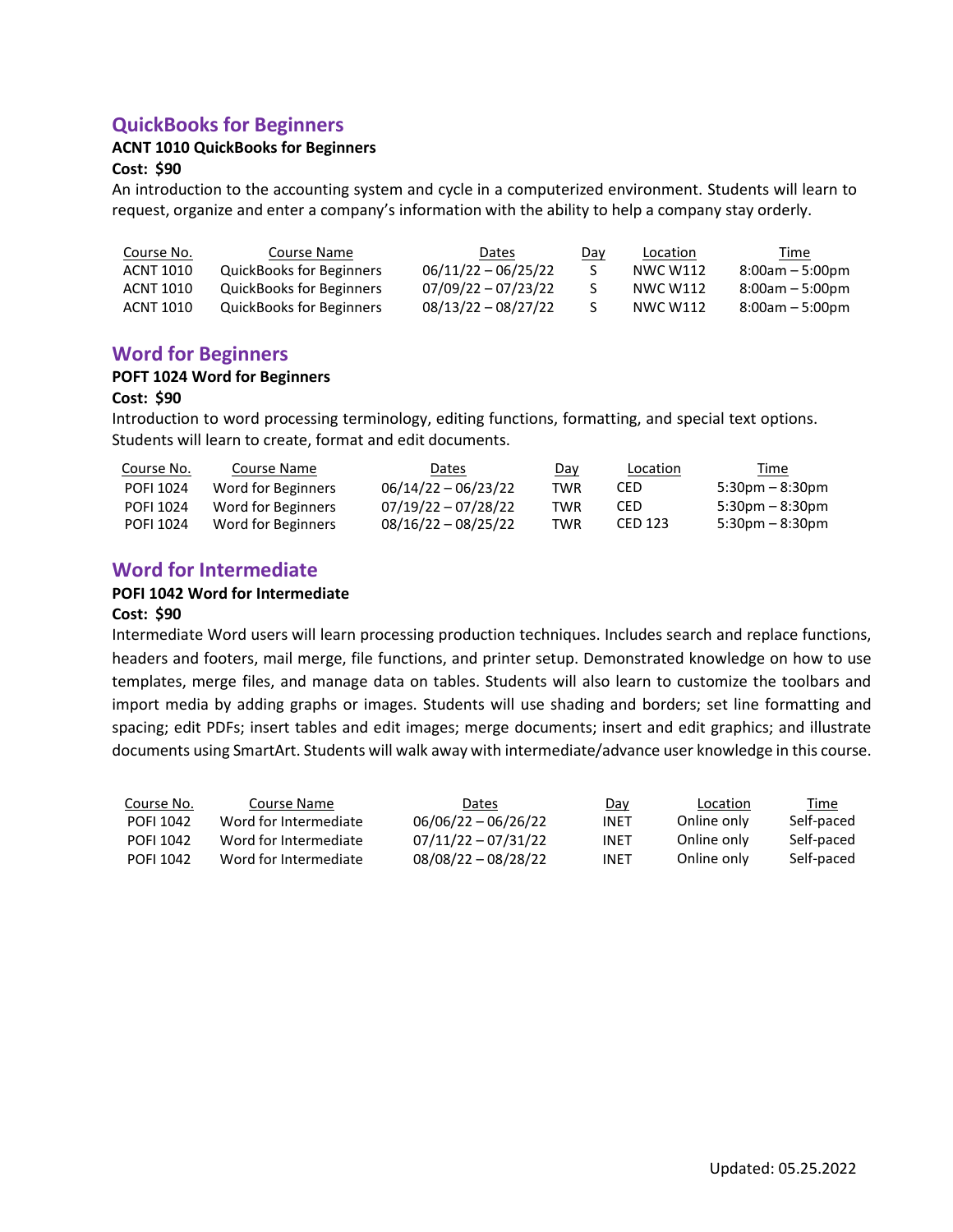# **Construction Skills Training**

## **Cabinetry – Construction Skills Training**

## **WDWK 1013 Cabinetry**

#### **Cost: \$180**

Design and construction of base cabinets and wall cabinets for kitchens and bathrooms. Emphasis on the safe use of portable and stationary power tools.

| Course No.       | Course Name | Dates                 | Day         | Location         | Time            |
|------------------|-------------|-----------------------|-------------|------------------|-----------------|
| <b>WDWK 1013</b> | Cabinetry   | $06/06/22 - 06/30/22$ | <b>MTWR</b> | <b>WC NE 109</b> | 8:00am – 5:00pm |
| <b>WDWK 1013</b> | Cabinetry   | $08/01/22 - 08/24/22$ | <b>MTWR</b> | <b>WC NE 109</b> | 8:00am – 5:00pm |

## **Carpentry – Construction Skills Training**

## **CRPT 1029 Carpentry – Part I**

## **Cost: \$180**

An introduction to the carpentry trade including safety tools, equipment, terminology and methods.

#### **CRPT 1001 Carpentry – Part II**

#### **Cost: \$90**

Knowledge and skills required to erect wood frame structures with emphasis on layout and construction of floors, walls and roofs. Includes safety procedures for using hand and power tools and structural materials.

| Course No.<br><b>CRPT 1029</b> | Course Name<br>Carpentry - Part I | Dates<br>$07/05/22 - 08/01/22$ | <u>Day</u><br><b>MTWR</b> | Location<br><b>WC NE 110</b> | Time<br>$8:00am - 5:00pm$ |
|--------------------------------|-----------------------------------|--------------------------------|---------------------------|------------------------------|---------------------------|
| <b>CRPT 1001</b>               | Carpentry - Part II               | $08/02/22 - 08/10/22$          | <b>MTWR</b>               | <b>WC NE 110</b>             | $8:00am - 5:00pm$         |
| <b>CRPT 1029</b>               | Carpentry - Part I                | $08/15/22 - 09/12/22$          | <b>MTWR</b>               | <b>WC NE 110</b>             | $8:00am - 5:00pm$         |
| <b>CRPT 1001</b>               | Carpentry - Part II               | $09/13/22 - 09/21/22$          | <b>MTWR</b>               | <b>WC NE 110</b>             | $8:00am - 5:00pm$         |

# **House Wiring – Construction Skills Training**

#### **ELPT 1000 House Wiring – Part I**

#### **Cost: \$90**

Presentation of the theory of residential electric circuits. Topics include load calculations and safety in electrical work, installation of wiring, load protection, ground fault and other devices commonly used in 110 volt household applications.

#### **ELPT 1002 House Wiring – Part II**

#### **Cost: \$90**

General principles of electrical controls and their components in the electrical power industry. Includes reading electrical diagrams and identifying industrial switches and pilot devices. Introduction to hardwiring and troubleshooting of industrial control relays and timers.

| <u>Course No.</u> | Course Name            | Dates                 | Day  | <b>Location</b> | Time            |
|-------------------|------------------------|-----------------------|------|-----------------|-----------------|
| ELPT 1000         | House Wiring – Part I  | $07/05/22 - 07/20/22$ | MTWR | CED 108         | 8:00am – 5:00pm |
| ELPT 1002         | House Wiring – Part II | 07/21/22 - 07/28/22   | MTWR | CED 108         | 8:00am – 5:00pm |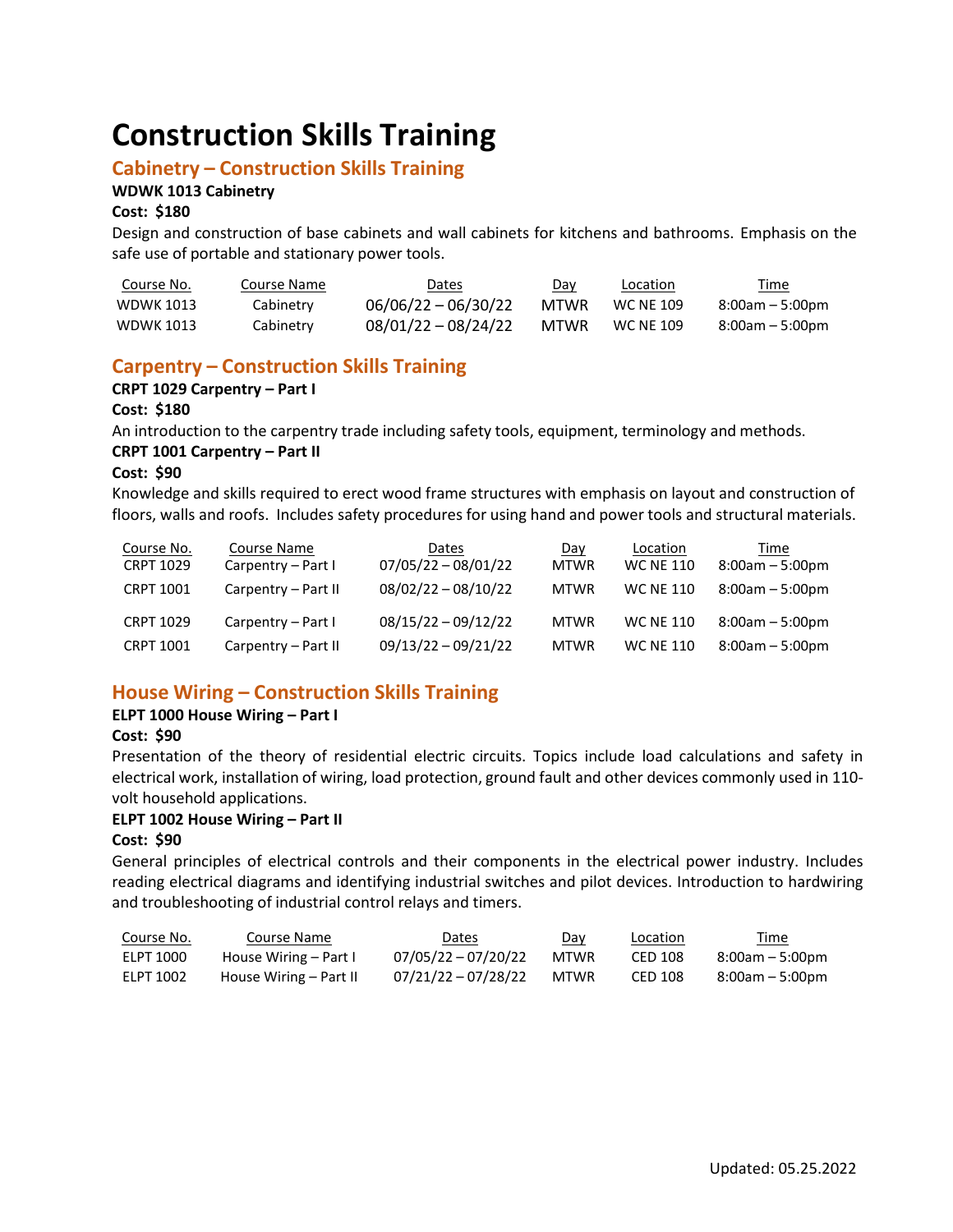## **OSHA 30-Hour Construction – Construction Skills Training**

### **OSHT 1015 CST – OSHA 30**

### **Cost: \$35**

Recognize and evaluate hazards in the workplace and implement control measures including engineering, administrative and personal protective equipment (PPE). Participants will receive an OSHA 30-Hour Construction Department of Labor course completion card.

| Course No. | Course Name   | Dates                 | Day         | Location | Time              |
|------------|---------------|-----------------------|-------------|----------|-------------------|
| OSHA 1015  | CST - OSHA 30 | $07/11/22 - 07/14/22$ | <b>MTWR</b> | CED 117  | $8:00am - 5:00pm$ |
| OSHA 1015  | CST - OSHA 30 | $07/18/22 - 07/21/22$ | <b>MTWR</b> | CFD 117  | 8:00am – 5:00pm   |
| OSHA 1015  | CST – OSHA 30 | $08/08/22 - 08/11/22$ | <b>MTWR</b> | CFD 117  | $8:00am - 5:00dm$ |
| OSHA 1015  | CST - OSHA 30 | $08/15/22 - 08/18/22$ | <b>MTWR</b> | CFD 117  | $8:00am - 5:00dm$ |

# **Plumbing – Construction Skills Training**

#### **PFPB 1001 Plumbing – Part I**

#### **Cost: \$120**

An overview of commonly recognized construction skills including pipes, plumbing math, print reading, techniques for joining pipe including cementing and soldering and an overview of plumbing fixtures. **PFPB 1003 Plumbing – Part II**

### **Cost: \$60**

An overview of commonly recognized construction skills including pipe material, pipefittings and the installation of common plumbing fixtures.

| Course No.                           | Course Name                             | Dates                                          | Day                        | Location                             | Time                                   |
|--------------------------------------|-----------------------------------------|------------------------------------------------|----------------------------|--------------------------------------|----------------------------------------|
| <b>PFPB 1001</b>                     | Plumbing – Part I                       | $06/06/22 - 06/22/22$                          | <b>MTWR</b>                | <b>WC NE 111</b>                     | $8:00am - 5:00pm$                      |
| <b>PFPB 1003</b>                     | Plumbing - Part II                      | $06/23/22 - 06/30/22$                          | <b>MTWR</b>                | <b>WC NE 111</b>                     | $8:00am - 5:00pm$                      |
| <b>PFPB 1001</b><br><b>PFPB 1003</b> | Plumbing - Part I<br>Plumbing - Part II | $08/01/22 - 08/16/22$<br>$08/17/22 - 08/24/22$ | <b>MTWR</b><br><b>MTWR</b> | <b>WC NE 111</b><br><b>WC NE 111</b> | $8:00am - 5:00pm$<br>$8:00am - 5:00pm$ |

# **Print Reading – Construction Skills Training**

#### **DFTG 1015 Print Reading**

#### **Cost: \$180**

The fundamentals of blueprint reading for the construction industry. Identify the importance and use of construction prints; identify the symbols, terminology, and standard abbreviations; explain the sequence of drawing organization; make the calculations and measurements relative to construction; and interpret construction drawings and scales.

| Course No. | Course Name          | Dates               | Dav         | Location | Time<br>_____    |
|------------|----------------------|---------------------|-------------|----------|------------------|
| DFTG 1015  | <b>Print Reading</b> | 08/01/22 - 08/24/22 | <b>MTWR</b> | CED 108  | 8:00am – 12:00pm |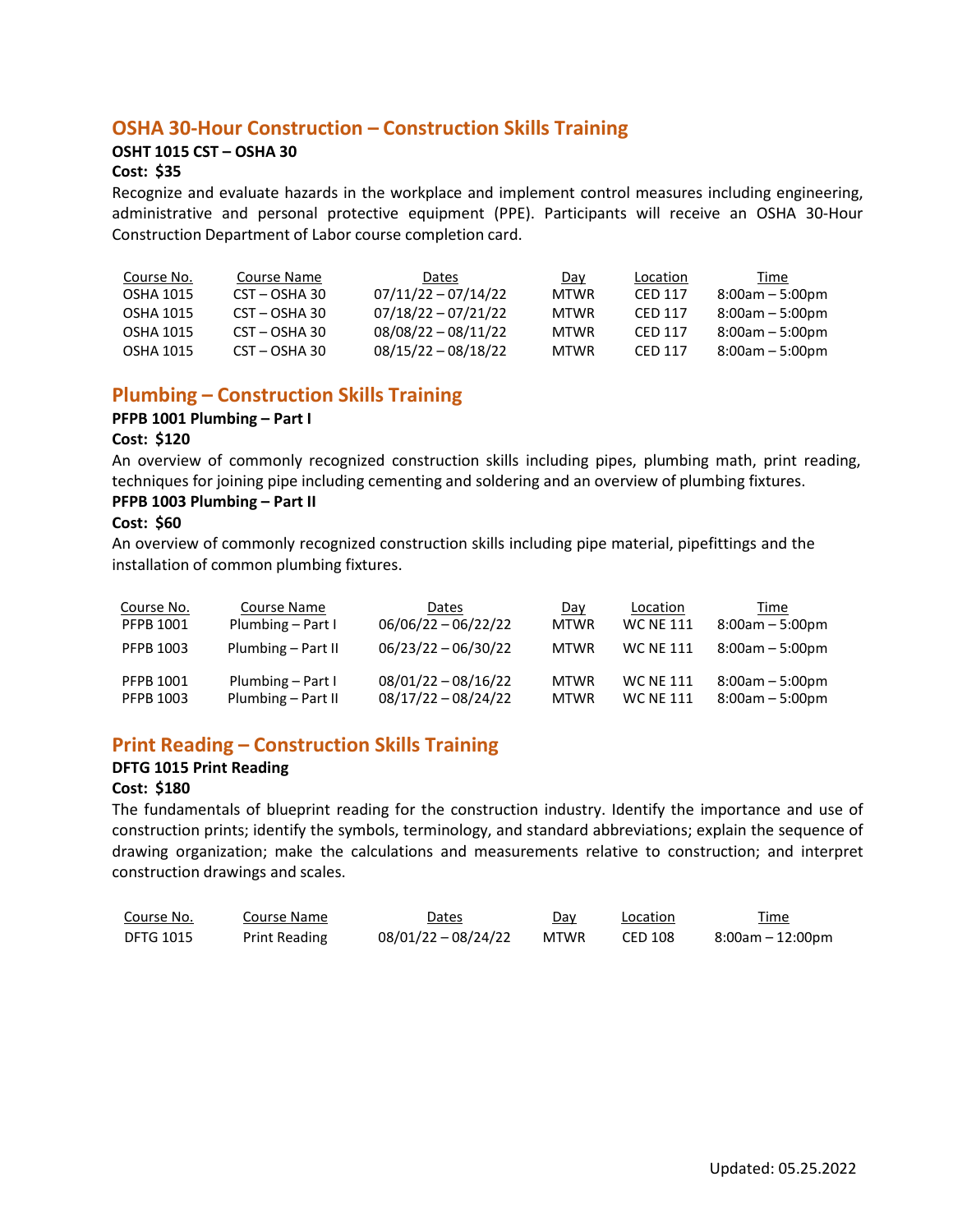# **Trim and Stairs – Construction Skills Training**

## **CRPT 1045 Trim and Stairs – Part I**

## **Cost: \$90**

Installation of interior finish systems and componentsincluding the placement and installation of doors, trim, floor, wall and ceiling finishes. Emphasis on safe work practices, use, and maintenance of tools and equipment.

#### **CRPT 2047 Trim and Stairs – Part II**

#### **Cost: \$90**

Construction and installation of stairs. Includes stair types and parts, wood and metal stairs and the layout and installation of stairs.

| <u>Course No.</u><br>CRPT 1045 | Course Name<br>Trim & Stairs - Part I | Dates<br>$07/05/22 - 07/14/22$ | Day<br><b>MTWR</b> | Location<br><b>WC NE 109</b> | Time<br>$8:00am - 5:00pm$ |
|--------------------------------|---------------------------------------|--------------------------------|--------------------|------------------------------|---------------------------|
| <b>CRPT 2047</b>               | Trim & Stairs - Part II               | $07/18/22 - 07/28/22$          | <b>MTWR</b>        | <b>WC NE 109</b>             | $8:00$ am $-5:00$ pm      |
| <b>CRPT 1045</b>               | Trim & Stairs - Part I                | $08/29/22 - 09/08/22$          | <b>MTWR</b>        | <b>WC NE 109</b>             | $8:00am - 5:00pm$         |
| <b>CRPT 2047</b>               | Trim & Stairs - Part II               | $09/12/22 - 09/22/22$          | <b>MTWR</b>        | <b>WC NE 109</b>             | $8:00am - 5:00pm$         |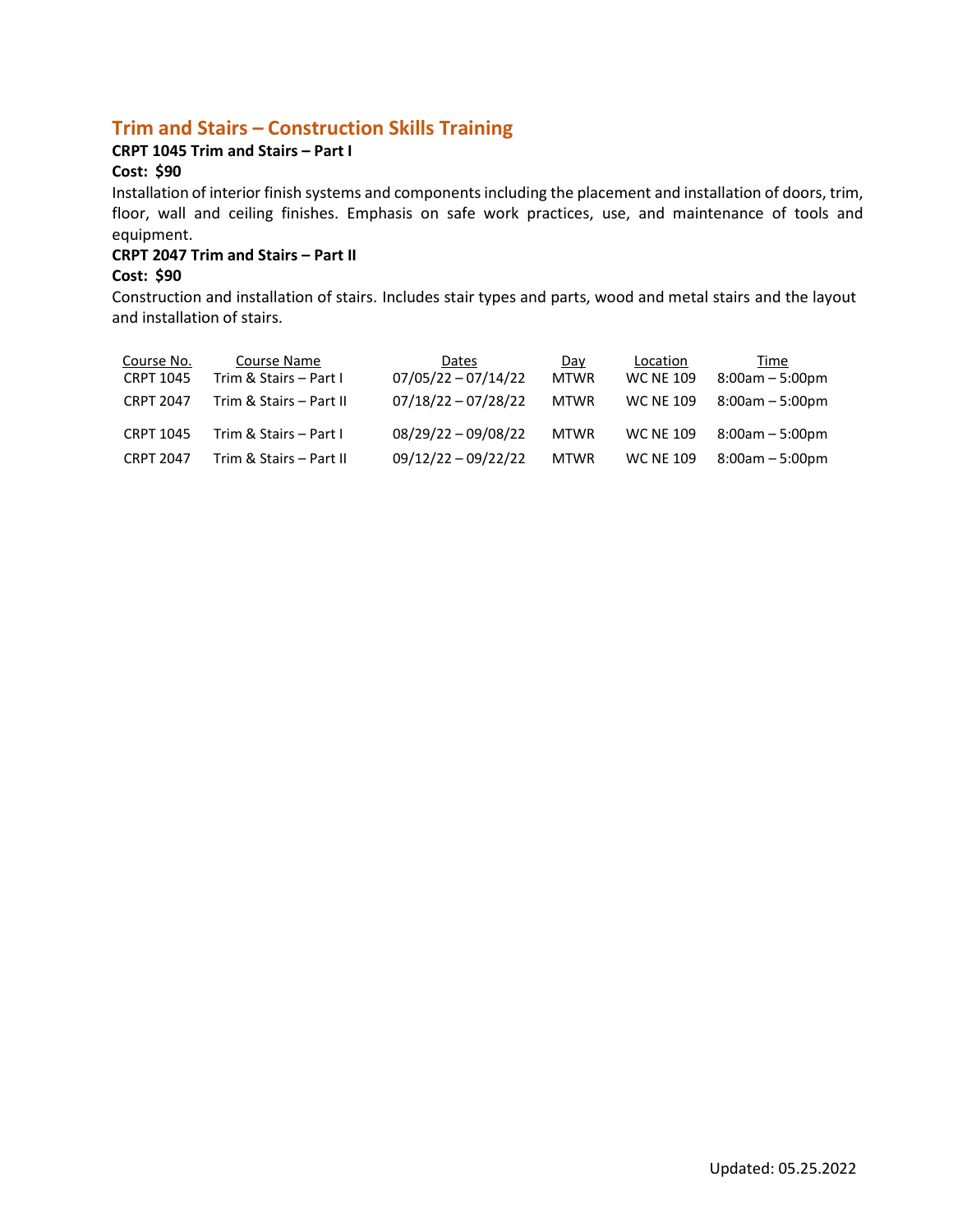# **Construction Trades Program for Youth**

This program is offered in partnership with the Texas Workforce Commission and is FREE OF CHARGE to eligible 16-24-year-old students. No high school diploma or GED required.

The program consists of two-course offerings designed to give the youth of the Coastal Bend an overview of commonly recognized construction skills, safe work habits and identify the proper maintenance of tools and equipment used in the carpentry industry.

# **Carpentry – Construction Trades Grant**

#### **CRPT 1029 Carpentry – Part I**

**No cost**

An introduction to the carpentry trade including safety tools, equipment, terminology and methods.

## **CRPT 1001 Carpentry – Part II**

## **No cost**

Knowledge and skills required to erect wood frame structures with emphasis on layout and construction of floors, walls and roofs. Includes safety procedures for using hand and power tools and structural materials.

| Course No.       | Course Name                   | Dates                 | Dav | Location | Time                           |
|------------------|-------------------------------|-----------------------|-----|----------|--------------------------------|
| <b>CRPT 1029</b> | Carpentry - Part I TWC Grant  | $07/05/22 - 08/01/22$ |     |          | MTWR WC NE 110 8:00am - 5:00pm |
| CRPT 1001        | Carpentry - Part II TWC Grant | $08/02/22 - 08/10/22$ |     |          | MTWR WC NE 110 8:00am - 5:00pm |
| <b>CRPT 1029</b> | Carpentry - Part I TWC Grant  | $08/15/22 - 09/12/22$ |     |          | MTWR WC NE 110 8:00am - 5:00pm |
| CRPT 1001        | Carpentry - Part II TWC Grant | $09/13/22 - 09/21/22$ |     |          | MTWR WC NE 110 8:00am - 5:00pm |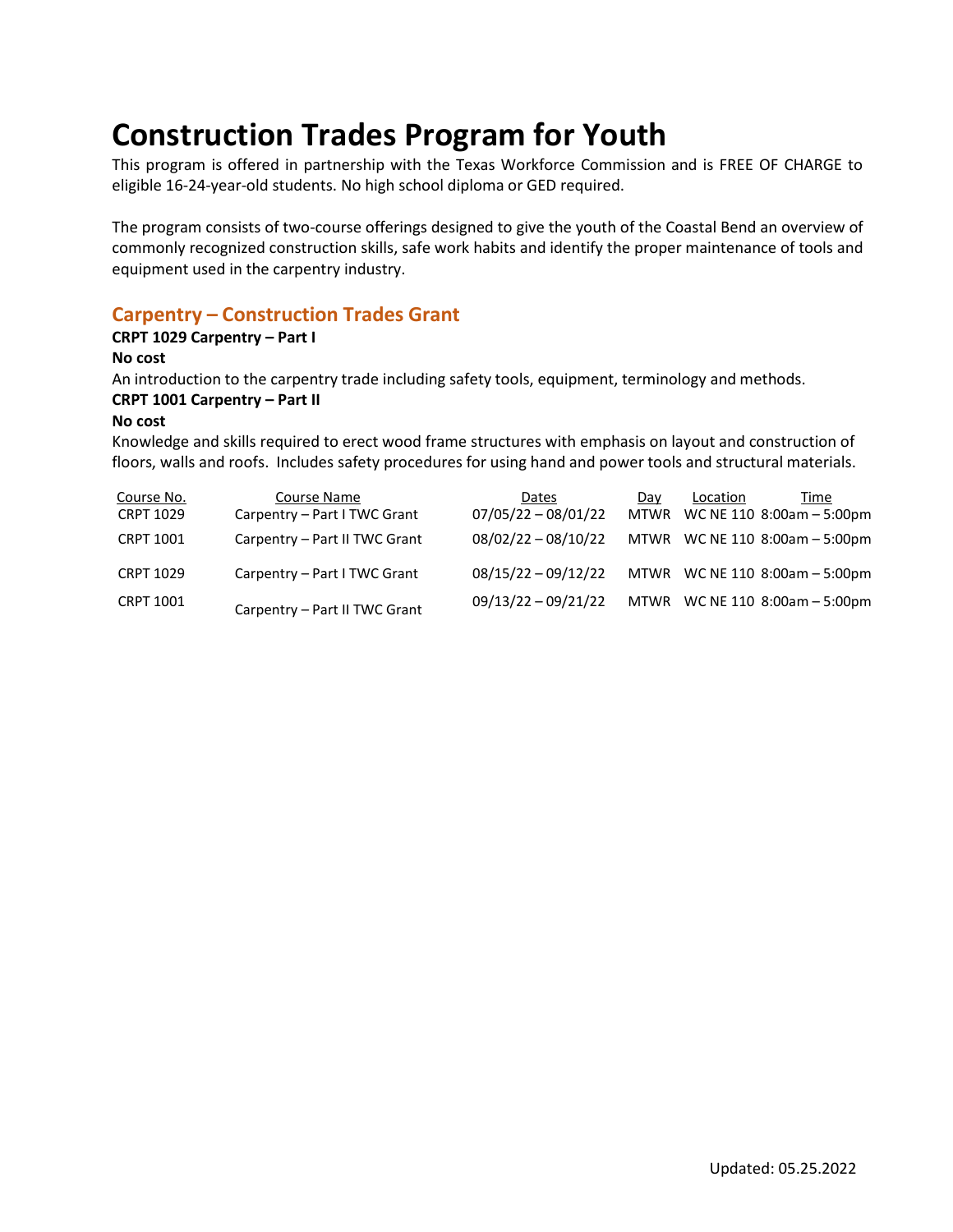# **Healthcare**

## **Certified Nurse Aide**

#### **NURA 1001 Nurse Aide – Lecture Cost: \$310**

#### **Credential/Certificate: Texas Dept. of Health and Human Services State Certification for Nurse Aide**

Classroom, laboratory, and clinical preparation for entry level nursing assistants to achieve a level of knowledge, skills, and abilities essential to provide basic care to residents of long-term care facilities. Topics include resident's rights, therapeutic communication, safety, observation, reporting and assisting residents in maintaining basic comfort and safety. Emphasis on effective interaction with members of the health care team.

#### **\*Concurrent enrollment in NURA 1060 is required.**

#### **NURA 1060 Nurse Aide – Clinical**

#### **Cost: \$390**

A continuation of NURA 1001 that includes a health-related work-based learning experience that enables the student to apply specialized occupational theory, skills and concepts for entry-level nursing assistants. Direct supervision is provided by the clinical instructor and clinical training is conducted at a long-term care facility. **\*Concurrent enrollment in NURA 1001 is required.**

| Course No.       | <b>Course Name</b>    | Dates                 | Day          | Location          | Time                              |
|------------------|-----------------------|-----------------------|--------------|-------------------|-----------------------------------|
| <b>NURA 1001</b> | Nurse Aide - Lecture  | $06/01/22 - 07/05/22$ | <b>MTWR</b>  | <b>CED 135</b>    | 5:00pm - 9:00pm                   |
| <b>NURA 1060</b> | Nurse Aide - Clinical | $07/06/22 - 08/04/22$ | <b>MTW</b>   | <b>CED 135</b>    | $5:00$ pm $-9:00$ pm              |
| <b>NURA 1001</b> | Nurse Aide - Lecture  | $06/06/22 - 06/16/22$ | <b>MTWRF</b> | <b>WC ET A223</b> | $8:00am - 4:30pm$                 |
| <b>NURA 1060</b> | Nurse Aide - Clinical | 06/17/22 - 06/30/22   | <b>MTWRF</b> | <b>WC ET A223</b> | $8:00am - 4:30pm$                 |
| <b>NURA 1001</b> | Nurse Aide - Lecture  | $06/06/22 - 06/23/22$ | <b>MTWR</b>  | <b>NWC W127</b>   | $8:00am - 3:30pm$                 |
| <b>NURA 1060</b> | Nurse Aide - Clinical | $06/27/22 - 07/14/22$ | <b>MTWR</b>  | <b>NWC W127</b>   | $8:00am - 3:30pm$                 |
| <b>NURA 1001</b> | Nurse Aide - Lecture  | $06/06/22 - 06/30/22$ | <b>MTWR</b>  | <b>NWC W127</b>   | $4:00 \text{pm} - 9:00 \text{pm}$ |
| <b>NURA 1060</b> | Nurse Aide - Clinical | $07/05/22 - 07/28/22$ | <b>MTWR</b>  | <b>NWC W127</b>   | $4:00 \text{pm} - 9:00 \text{pm}$ |
| <b>NURA 1001</b> | Nurse Aide - Lecture  | $06/06/22 - 06/16/22$ | <b>MTWRF</b> | <b>CED 135</b>    | $8:00am - 4:30pm$                 |
| <b>NURA 1060</b> | Nurse Aide - Clinical | $06/17/22 - 06/30/22$ | <b>MTWRF</b> | <b>CED 135</b>    | $8:00am - 4:30pm$                 |
| <b>NURA 1001</b> | Nurse Aide - Lecture  | $06/13/22 - 06/28/22$ | <b>MTWRF</b> | <b>CED 137</b>    | $9:00am - 4:30pm$                 |
| <b>NURA 1060</b> | Nurse Aide - Clinical | $06/29/22 - 07/14/22$ | <b>MTWRF</b> | <b>CED 137</b>    | $9:00am - 4:30pm$                 |
| <b>NURA 1001</b> | Nurse Aide - Lecture  | $07/05/22 - 07/15/22$ | <b>MTWRF</b> | <b>WC ET A223</b> | $8:00am - 4:30pm$                 |
| <b>NURA 1060</b> | Nurse Aide - Clinical | $07/18/22 - 07/28/22$ | <b>MTWRF</b> | <b>WC ET A223</b> | $8:00am - 4:30pm$                 |
| <b>NURA 1001</b> | Nurse Aide - Lecture  | $07/05/22 - 07/15/22$ | <b>MTWRF</b> | <b>CED 135</b>    | $8:00am - 4:30pm$                 |
| <b>NURA 1060</b> | Nurse Aide - Clinical | $07/18/22 - 07/28/22$ | <b>MTWRF</b> | <b>CED 135</b>    | $8:00am - 4:30pm$                 |
| <b>NURA 1001</b> | Nurse Aide - Lecture  | $08/01/22 - 08/24/22$ | <b>MTW</b>   | <b>CED 135</b>    | $8:30am - 3:00pm$                 |
| <b>NURA 1060</b> | Nurse Aide - Clinical | 08/29/22 - 09/26/22   | <b>MTW</b>   | <b>CED 135</b>    | $8:00am - 3:00pm$                 |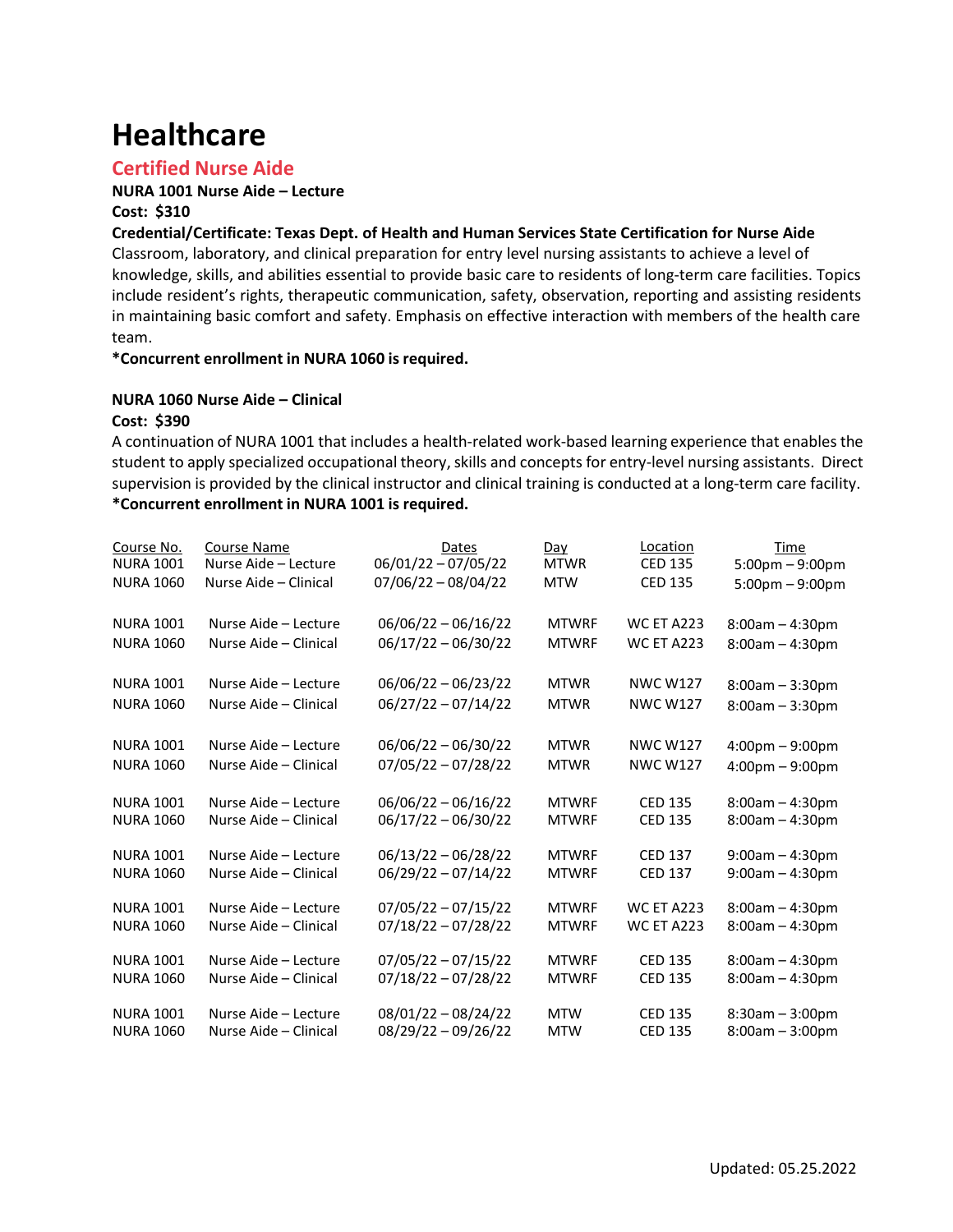## **CPR for Healthcare Workers**

#### **EMSP 1019 CPR for Healthcare Workers**

**Cost: \$50**

#### **Credential/Certificate: Basic Life Support (BLS) and Heartsaver First Aid Certification**

CPR/BLS for the Health Care Provider and First Aid certification course designed for healthcare professionals and other personnel who need to know how to perform CPR and other basic cardiovascular life support skills in a wide variety of in-facility and pre-hospital settings.

| Course No.       | Course Name               | Dates    | Day | Location        | Time              |
|------------------|---------------------------|----------|-----|-----------------|-------------------|
| <b>EMSP 1019</b> | <b>CPR</b> for Healthcare | 06/04/22 |     | <b>CED 111</b>  | $9:00am - 4:30pm$ |
| <b>EMSP 1019</b> | <b>CPR</b> for Healthcare | 06/11/22 |     | <b>NWC W127</b> | $9:00am - 4:30pm$ |
| <b>EMSP 1019</b> | <b>CPR</b> for Healthcare | 07/09/22 |     | <b>CED 111</b>  | $9:00am - 4:30pm$ |
| <b>EMSP 1019</b> | <b>CPR</b> for Healthcare | 07/23/22 |     | <b>NWC W127</b> | $9:00am - 4:30pm$ |
| <b>EMSP 1019</b> | <b>CPR</b> for Healthcare | 08/06/22 |     | <b>CED 111</b>  | $9:00am - 4:30pm$ |
| <b>EMSP 1019</b> | <b>CPR</b> for Healthcare | 08/20/22 |     | <b>NWC W127</b> | $9:00am - 4:30pm$ |

# **Electrocardiography (EKG) Technician**

#### **ECRDD 1011 Electrocardiography**

**Cost: \$225**

#### **Credential/Certificate: Electrocardiography Technician National Certification**

Targets students who are interested in learning the fundamentals of becoming a cardiovascular technician. Fundamentals of cardiovascular anatomy and physiology. Includes basic electrocardiography procedures, interpretation of basic dysrhythmias, and appropriate treatment modalities.

| Course No. | Course Name         | Dates                 | Day         | Location        | Time                              |
|------------|---------------------|-----------------------|-------------|-----------------|-----------------------------------|
| ECRD 1011  | Electrocardiography | $06/01/22 - 06/16/22$ | <b>MTWR</b> | <b>NWC E113</b> | $4:00 \text{pm} - 9:00 \text{pm}$ |
| ECRD 1011  | Electrocardiography | $06/06/22 - 07/20/22$ | МW          | CED 140         | $8:00$ am $-12:00$ pm             |
| ECRD 1011  | Electrocardiography | $06/15/22 - 07/14/22$ | <b>MTWR</b> | CFD 140         | $6:00 \text{pm} - 9:00 \text{pm}$ |
| ECRD 1011  | Electrocardiography | $06/21/22 - 07/28/22$ | TR          | CED 140         | $8:00$ am $-12:00$ pm             |

## **Medical Secretary**

#### **POFM 1006 Medical Secretary**

#### **Cost: \$200**

Training, skills, and knowledge needed to enter the workforce as a medical secretary. Training includes medical ethics and law, scheduling appointments, mailing procedures, managing health information, and overall office management skills in a Healthcare setting. Students will also receive basic training over insurance and coding, billing reimbursements and health record compliance.

| Course No. | Course Name       | Dates                 | Day  | Location    | Time       |
|------------|-------------------|-----------------------|------|-------------|------------|
| POFM 1006  | Medical Secretary | $06/14/22 - 08/18/22$ | INET | Online only | Self-paced |
| POFM 1006  | Medical Secretary | $07/25/22 - 09/28/22$ | INET | Online only | Self-paced |
| POFM 1006  | Medical Secretary | $08/29/22 - 11/02/22$ | INET | Online only | Self-paced |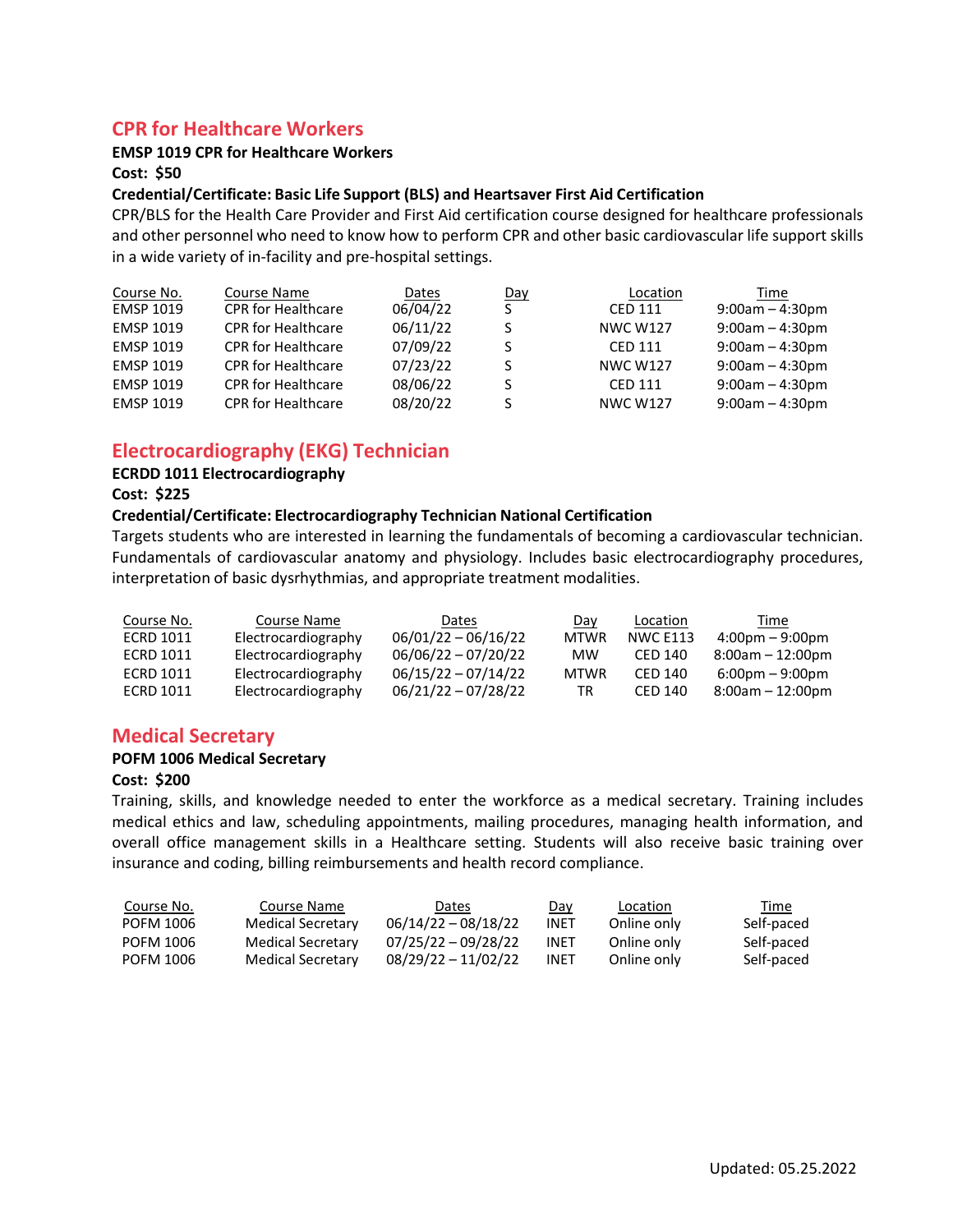## **Medication Aide Permit Renewal**

#### **NURA 1041 Medication Aide Permit Renewal**

**Cost: \$50**

#### **Credential/Certificate: Medication Aide Permit Renewal**

A course for Certified Medication Aides who possess a Medication Aide permit issued by the Texas Department of Health and Human Services (TXDHHS). The Medication Aide Permit must be renewed on an annual basis and is a condition for employment.

| Course No. | Course Name                                          | Dates | Day         | Location    | Time       |
|------------|------------------------------------------------------|-------|-------------|-------------|------------|
| NURA 1041  | Medication Aide Permit Renewal $06/27/22 - 07/02/22$ |       | <b>INET</b> | Online only | Self-paced |
| NURA 1041  | Medication Aide Permit Renewal 07/25/22 - 07/30/22   |       | <b>INET</b> | Online only | Self-paced |
| NURA 1041  | Medication Aide Permit Renewal $08/22/22 - 08/27/22$ |       | <b>INET</b> | Online only | Self-paced |

## **Patient Care Technician**

#### **NUPC 1020 Patient Care Technician**

#### **Cost: TBD**

Training, skills, and knowledge needed to gain employment as a Patient Care Technician in a hospital setting. Assist patients in the acute care setting with activities of daily living; measure vital signs; communicate effectively with patients, family members, and staff.

| Course No. | Course Name                    | Dates                  | Day | Location | Time            |
|------------|--------------------------------|------------------------|-----|----------|-----------------|
| NUPC 1020  | <b>Patient Care Technician</b> | 06/13/22-08/09/22 MTWR |     | CED 111  | 6:00pm – 9:00pm |

# **Spanish for Medical Professionals**

#### **SPNL 1001 Spanish for Medical Professionals – Beginner**

#### **Cost: \$100**

Achieve a competence in medical Spanish through the practice of pronunciation, vocabulary, and grammatical structures, all within the context of the medical professions. Focus is placed on role-play activities that will cover the most common medical scenarios in Spanish.

| Course No.       | Course Name                     | Dates                 | Day | <b>Location</b> | Time                              |
|------------------|---------------------------------|-----------------------|-----|-----------------|-----------------------------------|
| <b>SPNL 1001</b> | Spanish for Med Prof - Beginner | $06/06/22 - 07/06/22$ | мw  | Hybrid          | $6:00 \text{pm} - 7:00 \text{pm}$ |
| SPNL 1001        | Spanish for Med Prof – Beginner | $06/07/22 - 07/07/22$ |     | Hybrid          | $6:00 \text{pm} - 7:00 \text{pm}$ |

# **SPNL 1002 Spanish for Medical Professionals – Intermediate**

#### **Cost: \$100**

Instruction in selected vocabulary of technical and medical terms, pronunciations and basic structures used by those employed in the medical field. Translate medical terminology; verbalize Spanish terms, phrases and commands necessary for conducting general medical procedures and examinations. Utilize Spanish phrases for greetings, common expressions and directions.

| Course No.       | Course Name              | Dates                 | Dav | Location      | Time                              |
|------------------|--------------------------|-----------------------|-----|---------------|-----------------------------------|
| SPNL 1002        | Spanish for Med Prof Int | $06/06/22 - 07/06/22$ | мw  | <b>Hvbrid</b> | $7:00 \text{pm} - 8:00 \text{pm}$ |
| <b>SPNL 1002</b> | Spanish for Med Prof Int | $06/07/22 - 07/07/22$ |     | Hybrid        | $7:00 \text{pm} - 8:00 \text{pm}$ |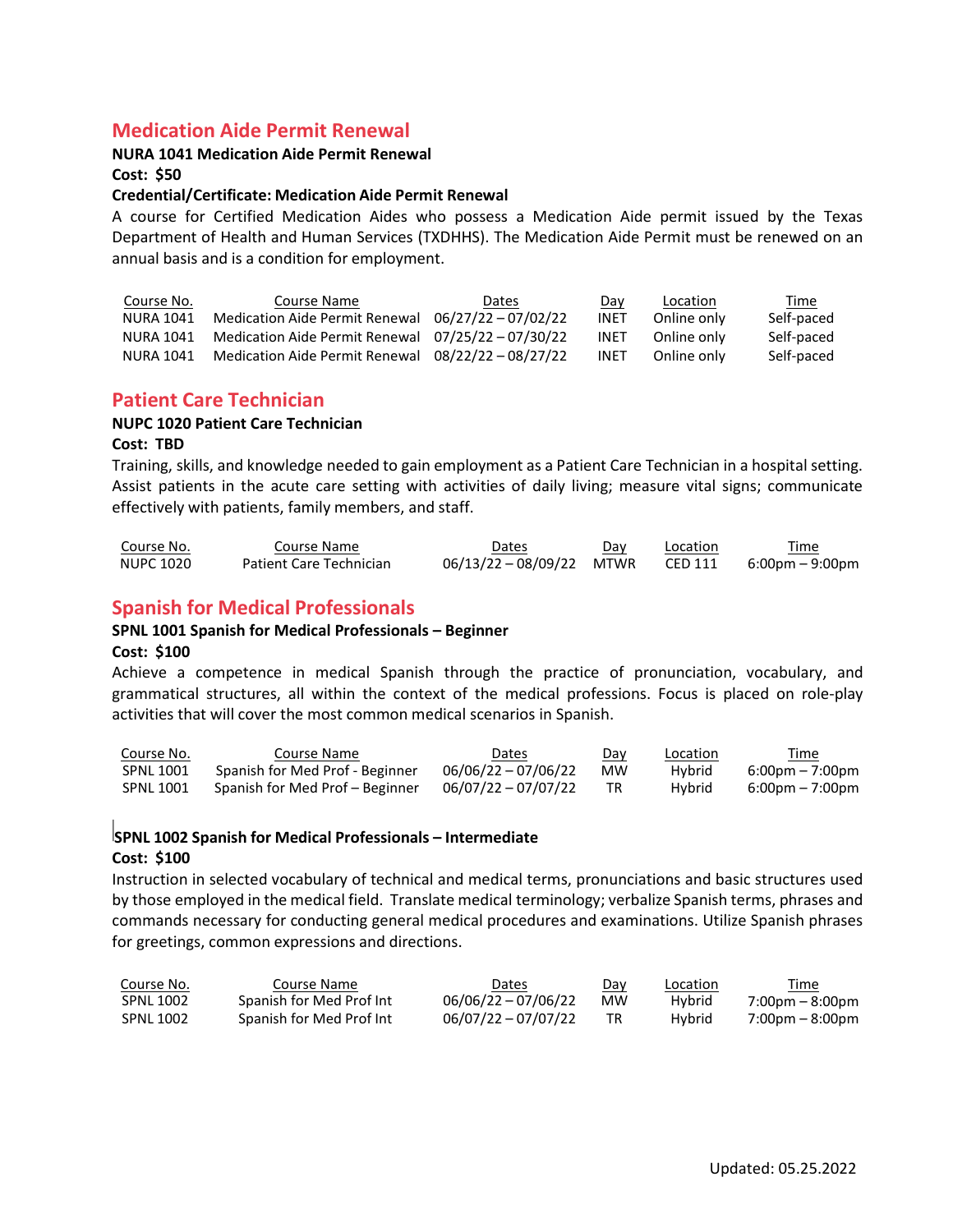# **Billing and Coding – CE Workforce Skills Award (WSA)**

## **HITT 1013 Coding and Insurance**

#### **Cost: \$250**

An overview of skills and knowledge in ICD and CPT coding and claims forms for reimbursement of medical services.

| Course No. | Course Name          | Dates                 | Dav       | Location | Time             |
|------------|----------------------|-----------------------|-----------|----------|------------------|
| HITT 1013  | Coding and Insurance | $06/06/22 - 07/27/22$ | <b>MW</b> | CED 132  | 8:00am – 12:00pm |

#### **HITT 2045 Coding Certification Exam Review**

#### **Cost: \$100**

Review of coding competencies and skills in preparation for the coding certification exam.

| Course No. | Course Name                                                    | Dates | Day | Location | Time             |
|------------|----------------------------------------------------------------|-------|-----|----------|------------------|
|            | HITT 2045 Coding Certification Exam Review 09/26/22 - 10/19/22 |       | MW  | CED 132  | 8:00am – 12:00pm |

#### **POFM 1000 Basic Medical Coding**

#### **Cost: \$250**

Presentation and application of basic coding rules, principles, guidelines and conventions utilizing various coding systems.

| Course No. | Course Name                 | <i>D</i> ates         | Day       | Location       | Time             |
|------------|-----------------------------|-----------------------|-----------|----------------|------------------|
| POFM 1000  | <b>Basic Medical Coding</b> | $06/06/22 - 07/27/22$ | <b>MW</b> | <b>CED 132</b> | 8:00am – 12:00pm |

## **Nurse Aide Skills Refresher**

#### **NURA 2005 Nurse Aide Skills Refresher**

#### **Cost: \$55**

Review and update on current nurse aid skills and instruction required to provide effective patient care. Skill reviews include hand hygiene, measuring blood pressure, measuring and recording respiration and all other required nurse aid skills.

| Course No. | Course Name                 | Dates    | <u>Day</u> | Location | Time               |
|------------|-----------------------------|----------|------------|----------|--------------------|
| NURA 2005  | Nurse Aide Skills Refresher | 06/25/22 |            | CED      | $9:00am - 4:30pm$  |
| NURA 2005  | Nurse Aide Skills Refresher | 07/23/22 |            | CED      | $9:00$ am – 4:30pm |
| NURA 2005  | Nurse Aide Skills Refresher | 08/27/22 |            | CED      | $9:00am - 4:30pm$  |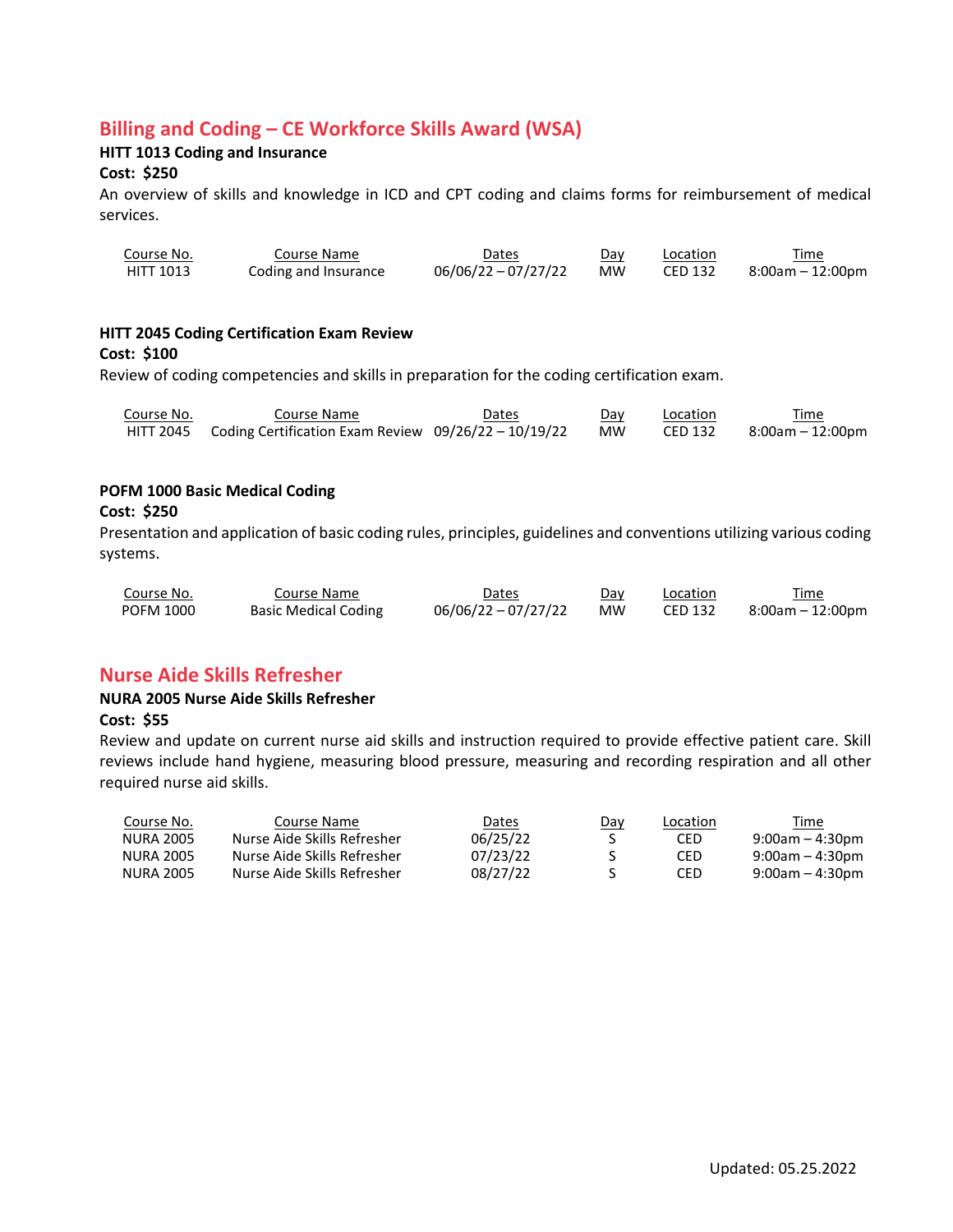# **Personal Enrichment**

## **Education**

#### **EDTC 1002 Substitute Teacher**

#### **Cost: \$70**

An exploration of the role of the substitute, identification of student needs, behavior modification and classroom management, teach methodologies, school personnel relationships, mandated state standards and growth and development of students.

| Course No. | Course Name        | Dates                 | Day         | Location | Time                              |
|------------|--------------------|-----------------------|-------------|----------|-----------------------------------|
| EDTC 1002  | Substitute Teacher | $06/13/22 - 06/16/22$ | MTWR        | CED 132  | $6:00 \text{pm} - 9:00 \text{pm}$ |
| EDTC 1002  | Substitute Teacher | $08/08/22 - 08/11/22$ | <b>MTWR</b> | CED 132  | $6:00 \text{pm} - 9:00 \text{pm}$ |

## **Foreign Language**

#### **SPNL 1042 Spanish for Business**

#### **Cost: \$85**

Development of Spanish oral and written communication skills related to the business environment including medical, business, commercial, and legal terminology, including review of basic Spanish grammar.

| Course No.       | Course Name                 | Dates                 | Day  | <b>Location</b> | <u>Time</u>     |
|------------------|-----------------------------|-----------------------|------|-----------------|-----------------|
| <b>SPNL 1042</b> | Spanish for Business        | $06/06/22 - 08/03/22$ | мw   | CED 136         | 6:00pm – 9:00pm |
| <b>SPNL 1042</b> | <b>Spanish for Business</b> | 07/11/22 - 08/19/22   | INET | Online only     | Self-paced      |

#### **SPNL 107N Conversational Spanish**

#### **Cost: \$75**

An introductory Spanish course that emphasizes listening comprehension and speaking skills

| Course No. | Course Name            | Dates               | Dav | Location | Time            |
|------------|------------------------|---------------------|-----|----------|-----------------|
| SPNL 107N  | Conversational Spanish | 06/21/22 - 07/21/22 |     | CED 132  | 6:00pm – 8:00pm |

## **Professional Development**

### **COMG 1009 Effective Public Speaking**

#### **Cost: \$30**

Emphasizes use of verbal and non-verbal skills to make points clear and effective. Implement strategies for stress-free public speaking; use verbal and non-verbal communication skills to make points clear; organize presentation for understanding and clarity; and present to an audience.

| Course No. | Course Name                                               | Dates | <u>Day</u> | Location | Time                              |
|------------|-----------------------------------------------------------|-------|------------|----------|-----------------------------------|
|            | COMG 1009 Effective Public Speaking $07/19/22 - 07/28/22$ |       | TR         | CED 141  | $6:00 \text{pm} - 8:30 \text{pm}$ |
|            | COMG 1009 Effective Public Speaking $08/22/22 - 08/31/22$ |       | МW         | CED 141  | $6:00 \text{pm} - 8:30 \text{pm}$ |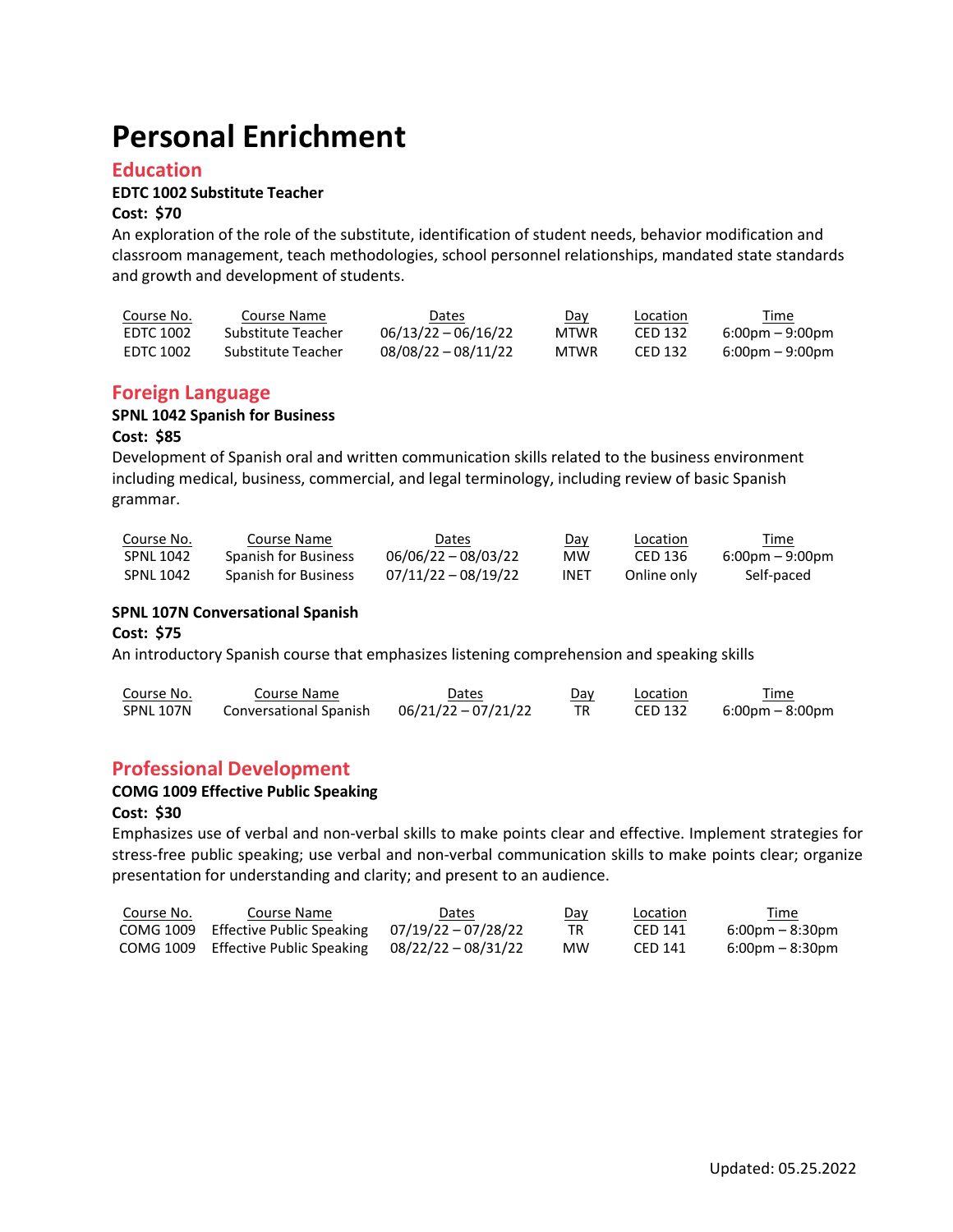## **Photography**

# **PHTC 1004 Beginning**

# **Photography**

## **Cost: \$125**

This course will target students who are interested in learning the basic fundamentals operating a digital camera.

| Course No. | Course Name           | Dates               | Dav | Location | Time          |
|------------|-----------------------|---------------------|-----|----------|---------------|
| PHTC 1004  | Beginning Photography | 06/07/22 - 06/30/22 |     | CED 124  | 5:30pm-8:30pm |

## **PHTC 2004 Intermediate**

## **Photography**

## **Cost: \$125**

This course will target students who are interested in learning additional photography skills, such as portrait studio, lighting and event photography.

| Course No. | Course Name              | Dates               | Dav | Location | Time          |
|------------|--------------------------|---------------------|-----|----------|---------------|
| PHTC 2004  | Intermediate Photography | 07/05/22 - 07/28/22 | TR  | CED 124  | 5:30pm-8:30pm |

# **PHTC 2004 Advanced**

# **Photography**

## **Cost: \$125**

This course will target students who are interested in learning additional photography skills, such as portrait studio, lighting and event photography.

| Course No.       | Course Name          | Dates               | Dav | Location       | Time<br><u> 1980 - Johann Stoff, Amerikaansk politiker (</u> |
|------------------|----------------------|---------------------|-----|----------------|--------------------------------------------------------------|
| <b>PHTC 2004</b> | Advanced Photography | 08/02/22 - 08/25/22 |     | <b>CED 124</b> | 5:30pm-8:30pm                                                |

## **Physical Fitness**

#### **PHED 103N Chair Yoga**

## **Cost: \$55**

Exercises to help maintain or improve your fitness.

| Course No. | Course Name | Dates                 | Day | Location | Time            |
|------------|-------------|-----------------------|-----|----------|-----------------|
| PHED 107N  | Chair Yoga  | $06/16/22 - 08/07/22$ |     | CED 136  | 6:30pm – 7:30pm |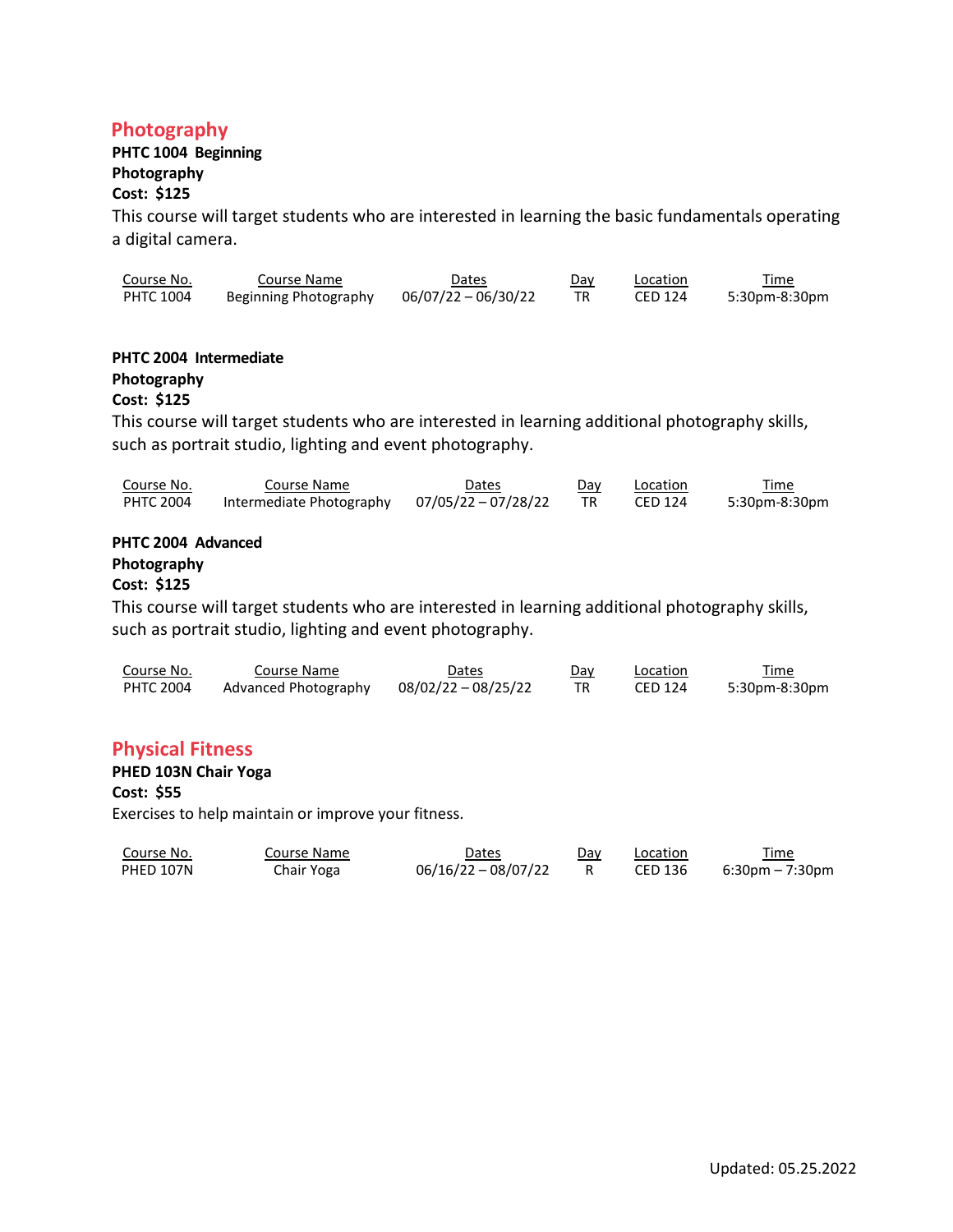# **Pipeline**

# **Pipeline Skills Training**

## **PTRT 2005 Introduction to Pipeline and Petrochemical Industries**

## **Cost: \$180**

An overview of pipeline design, maintenance and operations, including safety and regulatory compliance. In addition, this course covers pipeline industry history and development, oil fields, pump stations and oil movements. Students will also learn pipeline "language".

| Course No. | Course Name       | Dates                 | Dav  | Location    | Time       |
|------------|-------------------|-----------------------|------|-------------|------------|
| PTRT 2005  | Intro to Pipeline | $06/06/22 - 07/03/22$ | INET | Online only | Self-paced |

## **PTRT 2015 Pipeline Construction and Operations Cost: \$180**

The study of the process and safety used in the petroleum industry as relating to the construction and operation of pipelines.

| Course No. | Course Name                  | <b>Dates</b>             | Day | Location    | Time       |
|------------|------------------------------|--------------------------|-----|-------------|------------|
| PTRT 2015  | Pipeline Construction & Ops. | 07/11/22 - 08/07/22 INET |     | Online only | Self-paced |

## **PTRT 2020 Corrosion Control and Regulatory Compliance**

#### **Cost: \$180**

Corrosion processed and application of corrosion prevention including coatings and other procedures. This course is designed to be repeated multiple times to improve student proficiency and get familiar with pipeline regulatory compliance.

| Course No. | Course Name                  | Dates               | Day         | Location    | Time       |
|------------|------------------------------|---------------------|-------------|-------------|------------|
| PTRT 2020  | Corrosion Control/Compliance | 08/08/22 - 09/04/22 | <b>INET</b> | Online only | Self-paced |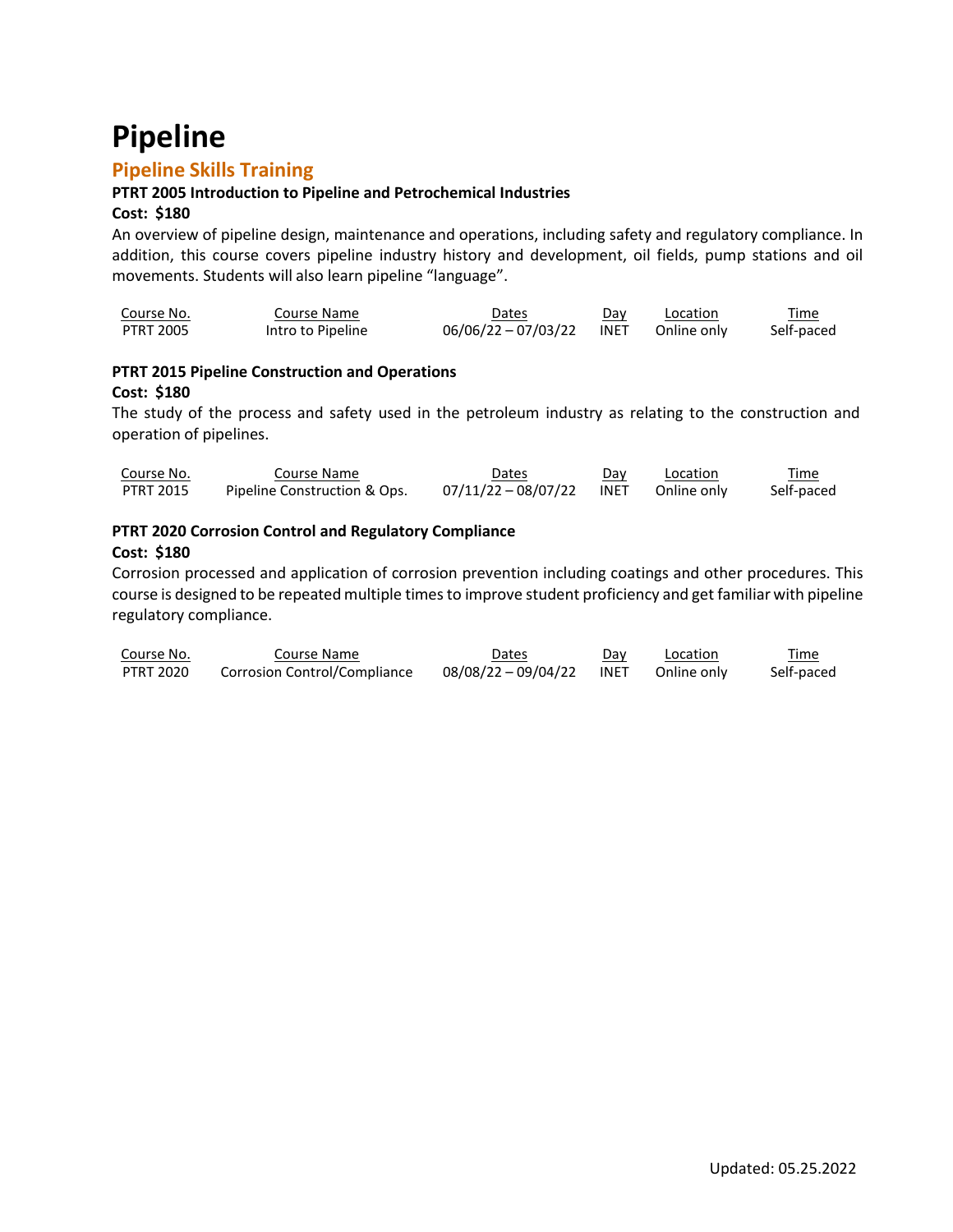# **Real Estate**

## **Real Estate – online via Dearborn, Classroom, Live Stream**

**RELE 1002 Principles I**

**Cost: \$180 (online)**

### **Cost: \$200 (classroom/live stream)**

An overview of licensing as a real estate broker or salesperson in Texas. Includes ethics of practice as a license holder; titles to and conveyance of real estate; legal descriptions, deeds, encumbrances and liens; distinctions between personal and real property; appraisal, finance and regulations; closing procedures; and real estate mathematics. Covers at least three hours of classroom instruction on federal, state and local laws relating to housing discrimination, housing credit discrimination and community reinvestment. Fulfills at least 30 of 60 hours of required instruction for salesperson license.

| Course No.       | Course Name                        | Date                  | Day         | Location    | Time                  |
|------------------|------------------------------------|-----------------------|-------------|-------------|-----------------------|
| <b>RELE 1002</b> | Principles I - online via Dearborn | $05/31/22 - 09/16/22$ | <b>INET</b> | Online only | Self-paced            |
| <b>RELE 1002</b> | Principles I - online via Dearborn | $06/13/22 - 09/30/22$ | <b>INET</b> | Online only | Self-paced            |
| <b>RELE 1002</b> | Principles I - online via Dearborn | $06/27/22 - 10/14/22$ | <b>INET</b> | Online only | Self-paced            |
| <b>RELE 1002</b> | Principles I - online via Dearborn | $07/11/22 - 10/28/22$ | <b>INET</b> | Online only | Self-paced            |
| <b>RELE 1002</b> | Principles I - online via Dearborn | $07/25/22 - 11/11/22$ | <b>INET</b> | Online only | Self-paced            |
| <b>RELE 1002</b> | Principles I - online via Dearborn | $08/08/22 - 11/25/22$ | <b>INET</b> | Online only | Self-paced            |
| <b>RELE 1002</b> | Principles I – online via Dearborn | $08/22/22 - 12/09/22$ | <b>INET</b> | Online only | Self-paced            |
|                  |                                    |                       |             |             |                       |
| Course No.       | Course Name                        | Dates                 | Day         | Location    | Time                  |
| <b>RELE 1002</b> | Principles I                       | $07/06/22 - 08/08/22$ | <b>MW</b>   | Live Stream | $9:00$ am $-12:00$ pm |

#### **RELE 1039 Principles II**

**Cost: \$180 (online)**

#### **Cost: \$200 (classroom/live stream)**

A continuing overview of licensing as a broker or salesperson in Texas. Includes ethics of practice as a license holder, titles to and conveyance of real estate, legal descriptions, deeds, encumbrances and liens, distinctions between personal and real property, appraisal, finance and regulations, closing procedures and real estate mathematics. Covers at least three hours of classroom instruction on federal, state and local laws relating to housing, discrimination, housing credit discrimination and community reinvestment. Fulfills at least 30 of 60 hours of required instruction for salesperson license.

| Course No.       | Course Name                         | Date                  | Day         | Location    | Time                  |
|------------------|-------------------------------------|-----------------------|-------------|-------------|-----------------------|
| <b>RELE 1039</b> | Principles II - online via Dearborn | $05/31/22 - 09/16/22$ | <b>INET</b> | Online only | Self-paced            |
| <b>RELE 1039</b> | Principles II - online via Dearborn | $06/13/22 - 09/30/22$ | <b>INET</b> | Online only | Self-paced            |
| <b>RELE 1039</b> | Principles II - online via Dearborn | $06/27/22 - 10/14/22$ | <b>INET</b> | Online only | Self-paced            |
| <b>RELE 1039</b> | Principles II - online via Dearborn | $07/11/22 - 10/28/22$ | <b>INET</b> | Online only | Self-paced            |
| <b>RELE 1039</b> | Principles II - online via Dearborn | $07/25/22 - 11/11/22$ | <b>INET</b> | Online only | Self-paced            |
| <b>RELE 1039</b> | Principles II – online via Dearborn | $08/08/22 - 11/25/22$ | <b>INET</b> | Online only | Self-paced            |
| <b>RELE 1039</b> | Principles II - online via Dearborn | $08/22/22 - 12/09/22$ | <b>INET</b> | Online only | Self-paced            |
| Course No.       | Course Name                         | Dates                 | Day         | Location    | Time                  |
| <b>RELE 1039</b> | Principles II                       | $08/15/22 - 09/19/22$ | <b>MW</b>   | Live Stream | $9:00$ am $-12:00$ pm |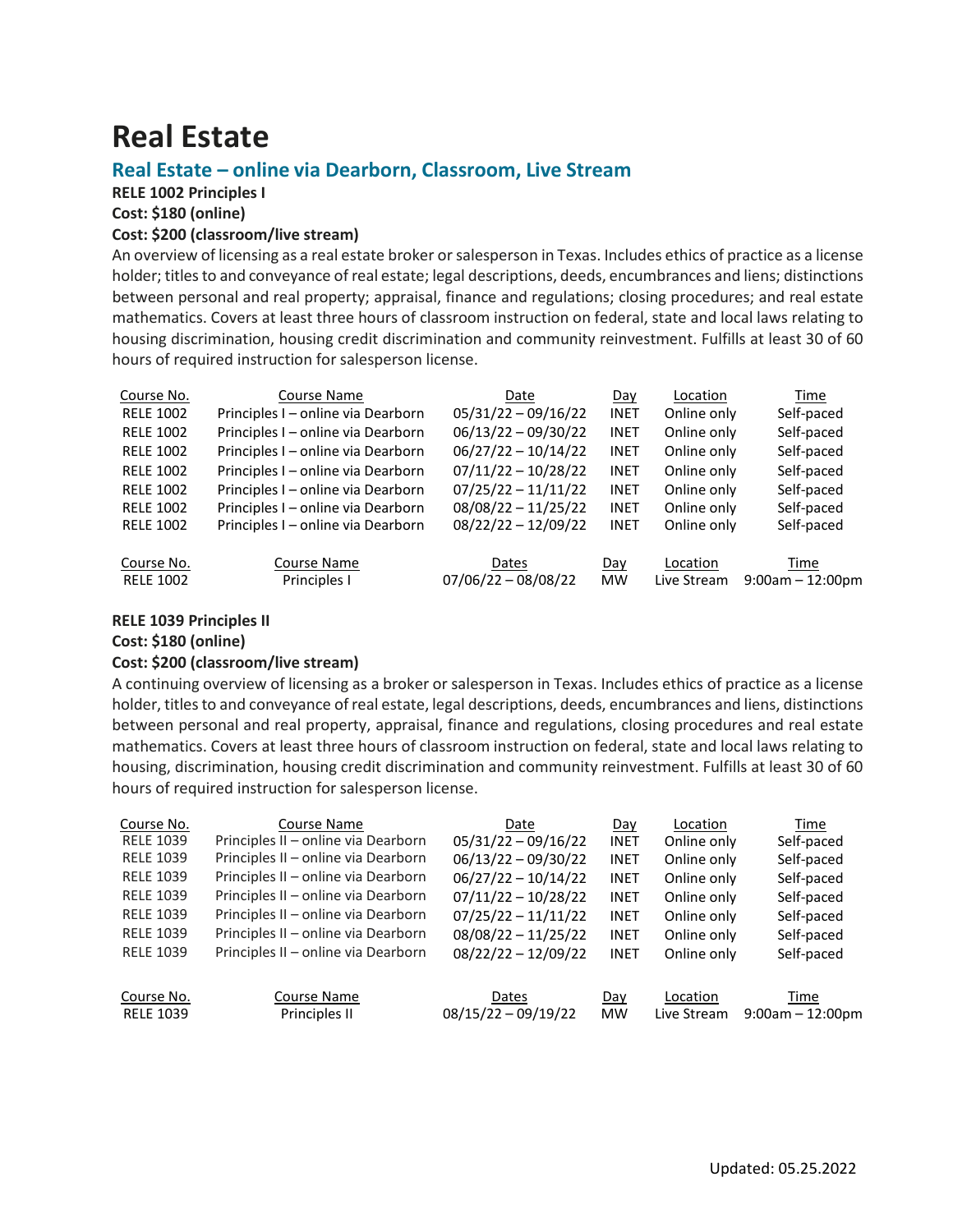# **RELE 2002 Law of Agency Cost: \$180 (online)**

#### **Cost: \$200 (classroom/live stream)**

Law of agency including principal-agent and master-servant relationships, the authority of an agent, the termination of an agent's authority, the fiduciary and other duties of an agent, employment law, deceptive trade practices, listing or buying representation procedures and the disclosure of an agency.

| Course No.       | Course Name                         | Date                  | Day         | Location       | Time                 |
|------------------|-------------------------------------|-----------------------|-------------|----------------|----------------------|
| <b>RELE 2002</b> | Law of Agency - online via Dearborn | $05/31/22 - 09/16/22$ | <b>INET</b> | Online only    | Self-paced           |
| <b>RELE 2002</b> | Law of Agency - online via Dearborn | $06/13/22 - 09/30/22$ | <b>INET</b> | Online only    | Self-paced           |
| <b>RELE 2002</b> | Law of Agency - online via Dearborn | $06/27/22 - 10/14/22$ | <b>INET</b> | Online only    | Self-paced           |
| <b>RELE 2002</b> | Law of Agency - online via Dearborn | $07/11/22 - 10/28/22$ | <b>INET</b> | Online only    | Self-paced           |
| <b>RELE 2002</b> | Law of Agency - online via Dearborn | $07/25/22 - 11/11/22$ | <b>INET</b> | Online only    | Self-paced           |
| <b>RELE 2002</b> | Law of Agency - online via Dearborn | $08/08/22 - 11/25/22$ | <b>INET</b> | Online only    | Self-paced           |
| <b>RELE 2002</b> | Law of Agency - online via Dearborn | $08/22/22 - 12/09/22$ | <b>INET</b> | Online only    | Self-paced           |
| Course No.       | Course Name                         | Dates                 | Day         | Location       | Time                 |
| <b>RELE 2002</b> | Law of Agency                       | $08/15/22 - 09/19/22$ | <b>MW</b>   | Live Stream    | $5:30$ pm $-8:30$ pm |
| <b>RELE 2002</b> | Law of Agency                       | $08/16/22 - 09/15/22$ | <b>TR</b>   | <b>CED 141</b> | $2:30pm - 5:30pm$    |

#### **RELE 1012 Law of Contracts**

#### **Cost: \$180**

Elements of a contract, offer and acceptance, statute of frauds, specific performance and remedies for breach, unauthorized practice of law, commission rules relating to use of adopted forms and owner disclosure requirements.

| Course No.       | Course Name                            | Date                  | Day         | Location       | Time              |
|------------------|----------------------------------------|-----------------------|-------------|----------------|-------------------|
| <b>RELE 1012</b> | Law of Contracts – online via Dearborn | $05/31/22 - 09/16/22$ | <b>INET</b> | Online only    | Self-paced        |
| <b>RELE 1012</b> | Law of Contracts – online via Dearborn | $06/13/22 - 09/30/22$ | <b>INET</b> | Online only    | Self-paced        |
| <b>RELE 1012</b> | Law of Contracts – online via Dearborn | $06/27/22 - 10/14/22$ | <b>INET</b> | Online only    | Self-paced        |
| <b>RELE 1012</b> | Law of Contracts – online via Dearborn | $07/11/22 - 10/28/22$ | <b>INET</b> | Online only    | Self-paced        |
| <b>RELE 1012</b> | Law of Contracts – online via Dearborn | $07/25/22 - 11/11/22$ | <b>INET</b> | Online only    | Self-paced        |
| <b>RELE 1012</b> | Law of Contracts – online via Dearborn | $08/08/22 - 11/25/22$ | <b>INET</b> | Online only    | Self-paced        |
| <b>RELE 1012</b> | Law of Contracts – online via Dearborn | $08/22/22 - 12/09/22$ | <b>INET</b> | Online only    | Self-paced        |
| Course No.       | Course Name                            | Dates                 |             | Location       | Time              |
|                  |                                        |                       | Day         |                |                   |
| <b>RELE 1012</b> | Law of Contracts                       | $08/16/22 - 09/15/22$ | <b>TR</b>   | <b>CED 141</b> | $5:30pm - 8:30pm$ |

#### **RELE 1000 Promulgated Contracts and Forms**

#### **Cost: \$180 online via Dearborn**

Includes but is not limited to unauthorized practice of law, broker-lawyer committee, current promulgated and approved forms, commission rules governing use forms and case studies involving use of forms.

| Course No.       | Course Name                                              | Date                     | Day         | Location    | Time       |
|------------------|----------------------------------------------------------|--------------------------|-------------|-------------|------------|
| <b>RELE 1000</b> | Promulgated Contracts and Forms-<br>online via Dearborn  | $05/31/22 - 09/16/22$    | <b>INET</b> | Online only | Self-paced |
| <b>RELE 1000</b> | Promulgated Contracts and Forms -<br>online via Dearborn | 06/13/22 - 09/30/22 INET |             | Online only | Self-paced |
| <b>RELE 1000</b> | Promulgated Contracts and Forms -<br>online via Dearborn | $06/27/22 - 10/14/22$    | <b>INET</b> | Online only | Self-paced |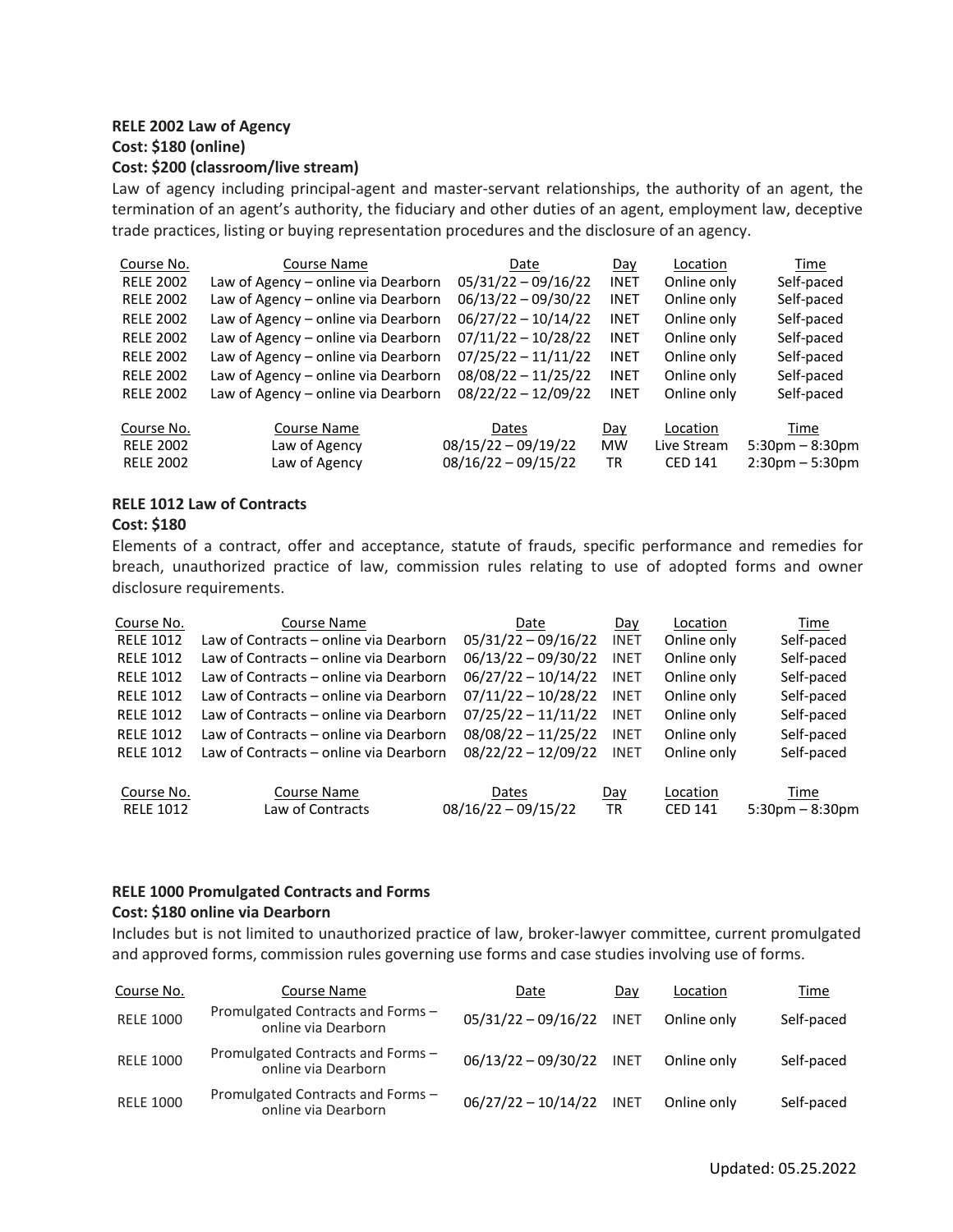| <b>RELE 1000</b>               | Promulgated Contracts and Forms -<br>online via Dearborn | $07/11/22 - 10/28/22$          | <b>INET</b>      | Online only             | Self-paced                   |
|--------------------------------|----------------------------------------------------------|--------------------------------|------------------|-------------------------|------------------------------|
| <b>RELE 1000</b>               | Promulgated Contracts and Forms -<br>online via Dearborn | $07/25/22 - 11/11/22$          | <b>INET</b>      | Online only             | Self-paced                   |
| <b>RELE 1000</b>               | Promulgated Contracts and Forms -<br>online via Dearborn | $08/08/22 - 11/25/22$          | <b>INET</b>      | Online only             | Self-paced                   |
| <b>RELE 1000</b>               | Promulgated Contracts and Forms -<br>online via Dearborn | $08/22/22 - 12/09/22$          | <b>INET</b>      | Online only             | Self-paced                   |
| Course No.<br><b>RELE 1000</b> | Course Name<br>Promulgated Contracts and Forms           | Dates<br>$07/06/22 - 08/08/22$ | Day<br><b>MW</b> | Location<br>Live Stream | Time<br>$5:30$ pm $-8:30$ pm |

#### **RELE 1020 Finance**

#### **Cost: \$180 online via Dearborn**

Monetary systems, primary and secondary money markets, sources of mortgage loans, federal government programs, loan applications, processes and procedures, closing costs, alternative financial instruments, equal credit opportunity laws affecting mortgage lending, Community Reinvestment Act and the state housing agency.

| Course No.       | <b>Course Name</b>            | Date                  | Day         | Location    | Time       |
|------------------|-------------------------------|-----------------------|-------------|-------------|------------|
| <b>RELE 1020</b> | Finance - online via Dearborn | $05/31/22 - 09/16/22$ | <b>INET</b> | Online only | Self-paced |
| <b>RELE 1020</b> | Finance - online via Dearborn | $06/13/22 - 09/30/22$ | <b>INET</b> | Online only | Self-paced |
| <b>RELE 1020</b> | Finance – online via Dearborn | $06/27/22 - 10/14/22$ | <b>INET</b> | Online only | Self-paced |
| <b>RELE 1020</b> | Finance - online via Dearborn | $07/11/22 - 10/28/22$ | <b>INET</b> | Online only | Self-paced |
| <b>RELE 1020</b> | Finance – online via Dearborn | $07/25/22 - 11/11/22$ | <b>INET</b> | Online only | Self-paced |
| <b>RELE 1020</b> | Finance – online via Dearborn | $08/08/22 - 11/25/22$ | <b>INET</b> | Online only | Self-paced |
| <b>RELE 1020</b> | Finance – online via Dearborn | $08/22/22 - 12/09/22$ | <b>INET</b> | Online only | Self-paced |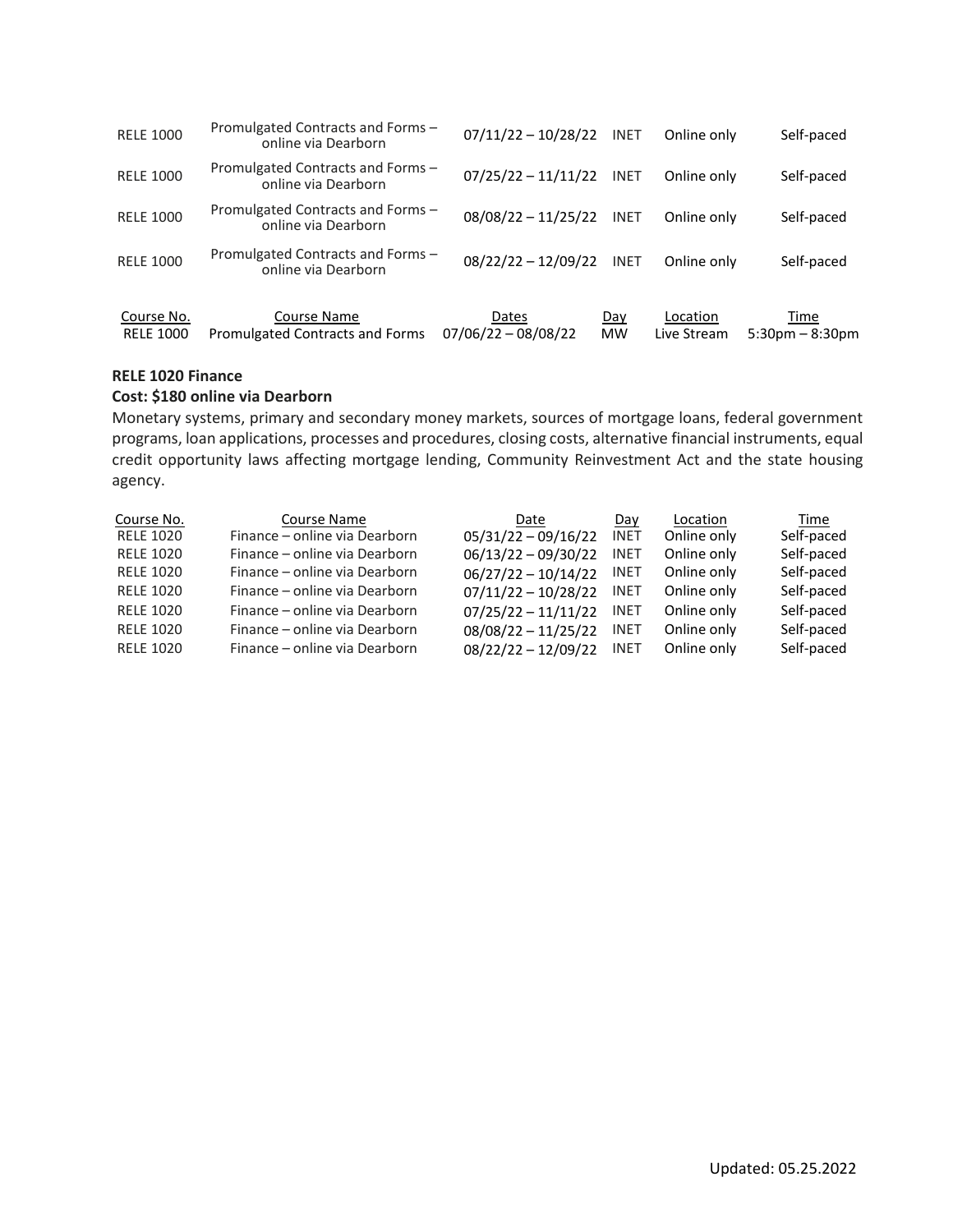# **Real Estate Fast Track Program**

#### **Cost: \$800**

The Fast Track Real Estate program provides you an opportunity to purchase ALL of the required Real Estate courses at the same time for a discounted price.

**\*\*Students may register for these classes at any time.** This program requires administrative approval. Call 361-698-2714 to schedule an appointment with the Program Manager. Once approved, you may register and begin. You will have access to all six classes and will have one year to complete them.

#### **RELE 1002 Principles I – Fast Track**

An overview of licensing as a real estate broker orsalesperson in Texas. Includes ethics of practice as a license holder; titles to and conveyance of real estate; legal descriptions, deeds, encumbrances and liens; distinctions between personal and real property; appraisal, finance and regulations; closing procedures; and real estate mathematics. Covers at least three hours of classroom instruction on federal, state and local laws relating to housing discrimination, housing credit discrimination and community reinvestment. Fulfills at least 30 of 60 hours of required instruction for salesperson license.

#### **RELE 1039 Principles II – Fast Track**

A continuing overview of licensing as a broker or salesperson in Texas. Includes ethics of practice as a license holder, titles to and conveyance of real estate, legal descriptions, deeds, encumbrances and liens, distinctions between personal and real property, appraisal, finance and regulations, closing procedures and real estate mathematics. Covers at least three hours of classroom instruction on federal, state and local laws relating to housing, discrimination, housing credit discrimination and community reinvestment. Fulfills at least 30 of 60 hours of required instruction for salesperson license.

#### **RELE 1012 Law of Contracts – Fast Track**

Elements of a contract, offer and acceptance, statute of frauds, specific performance and remedies for breach, unauthorized practice of law, commission rules relating to use of adopted forms and owner disclosure requirements.

#### **RELE 2002 Law of Agency – Fast Track**

Includes principal-agent and master-servant relationships, the authority of an agent, the termination of an agent's authority, the fiduciary and other duties of an agent, employment law, deceptive trade practices, listing or buying representation procedures and the disclosure of an agency.

#### **RELE 1020 Finance – Fast Track**

Monetary systems, primary and secondary money markets, sources of mortgage loans, federal government programs, loan applications, processes and procedures, closing costs, alternative financial instruments, equal credit opportunity laws affecting mortgage lending, Community Reinvestment Act and the state housing agency.

#### **RELE 1000 Promulgated Forms – Fast Track**

Includes but is not limited to unauthorized practice of law, broker-lawyer committee, current promulgated and approved forms, commission rules governing use forms and case studies involving use of forms.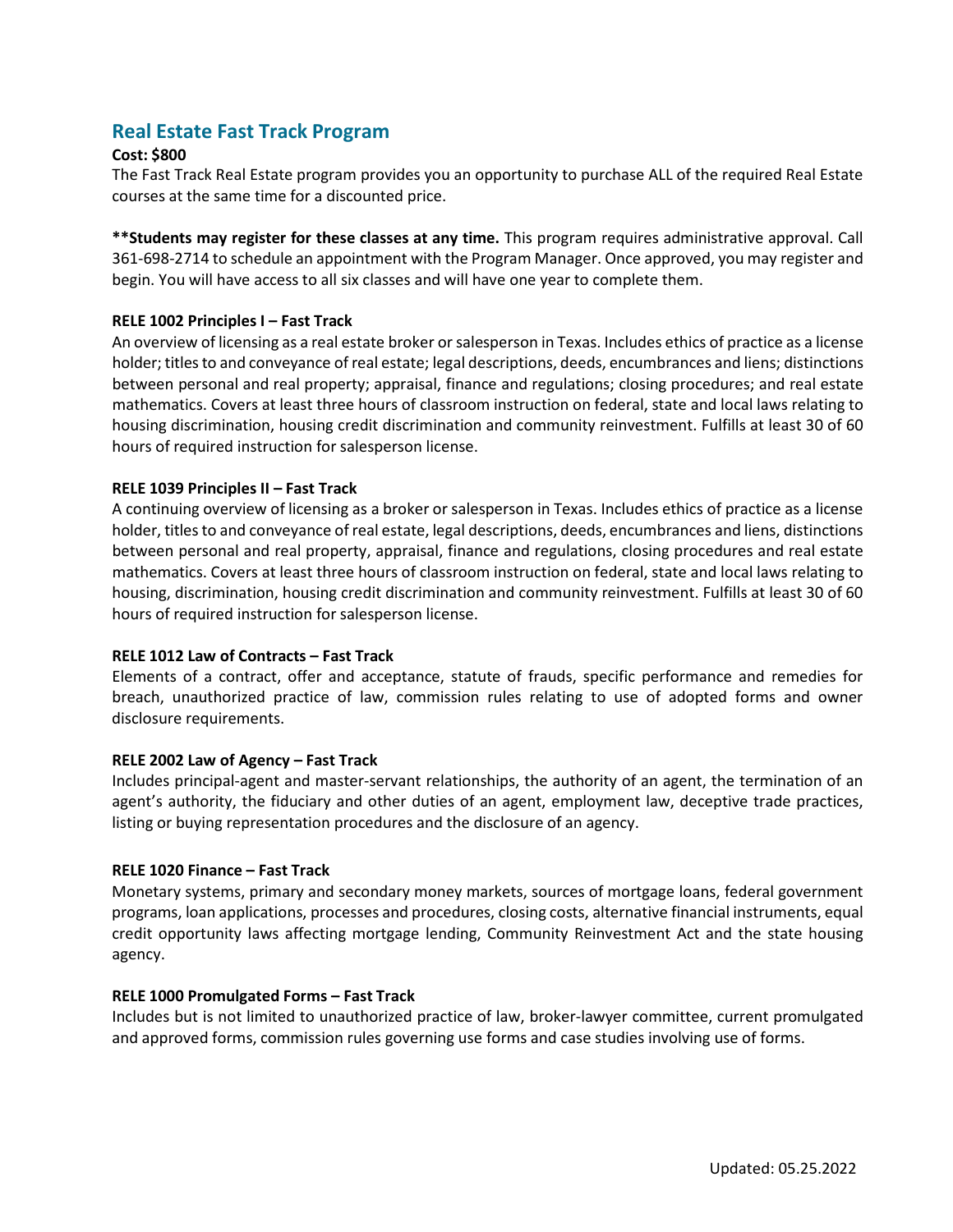# **Real Estate Guide**

#### **RELE 102N Guide to Real Estate Required Courses No cost**

Question and answer session about Del Mar College real estate courses and the delivery of each course. Introduces the TREC website that DMC follows for the potential student to be aware of requirements and additional support.

| Course No. | Course Name          | Dates    | Day | Location | Time                              |
|------------|----------------------|----------|-----|----------|-----------------------------------|
| RELE 102N  | Guide to Real Estate | 08/04/22 |     |          | Live Stream $9:00$ am $-11:00$ am |
| RELE 102N  | Guide to Real Estate | 08/11/22 |     | CED 132  | 5:30pm – 7:30pm                   |

## **Real Estate Exam Prep**

# **RELE 1058 Real Estate Exam Prep**

## **Cost: \$120**

A comprehensive review of updated information and key concepts from all qualifying real estate courses to prepare students for both the Texas and national licensing real estate exam.

| Course No. | Course Name           | Dates                 | Dav | Location    | Time                              |
|------------|-----------------------|-----------------------|-----|-------------|-----------------------------------|
| RELE 1058  | Real Estate Exam Prep | $06/28/22 - 06/30/22$ | TWR | Live Stream | $5:00 \text{pm} - 9:00 \text{pm}$ |
| RELE 1058  | Real Estate Exam Prep | $07/05/22 - 07/07/22$ | TWR | CED 141     | $5:30pm - 9:30pm$                 |
| RELE 1058  | Real Estate Exam Prep | $07/12/22 - 07/14/22$ | TWR | CED 141     | $5:30pm - 9:30pm$                 |
| RELE 1058  | Real Estate Exam Prep | $07/19/22 - 07/21/22$ | TWR | CFD 141     | $5:30pm - 9:30pm$                 |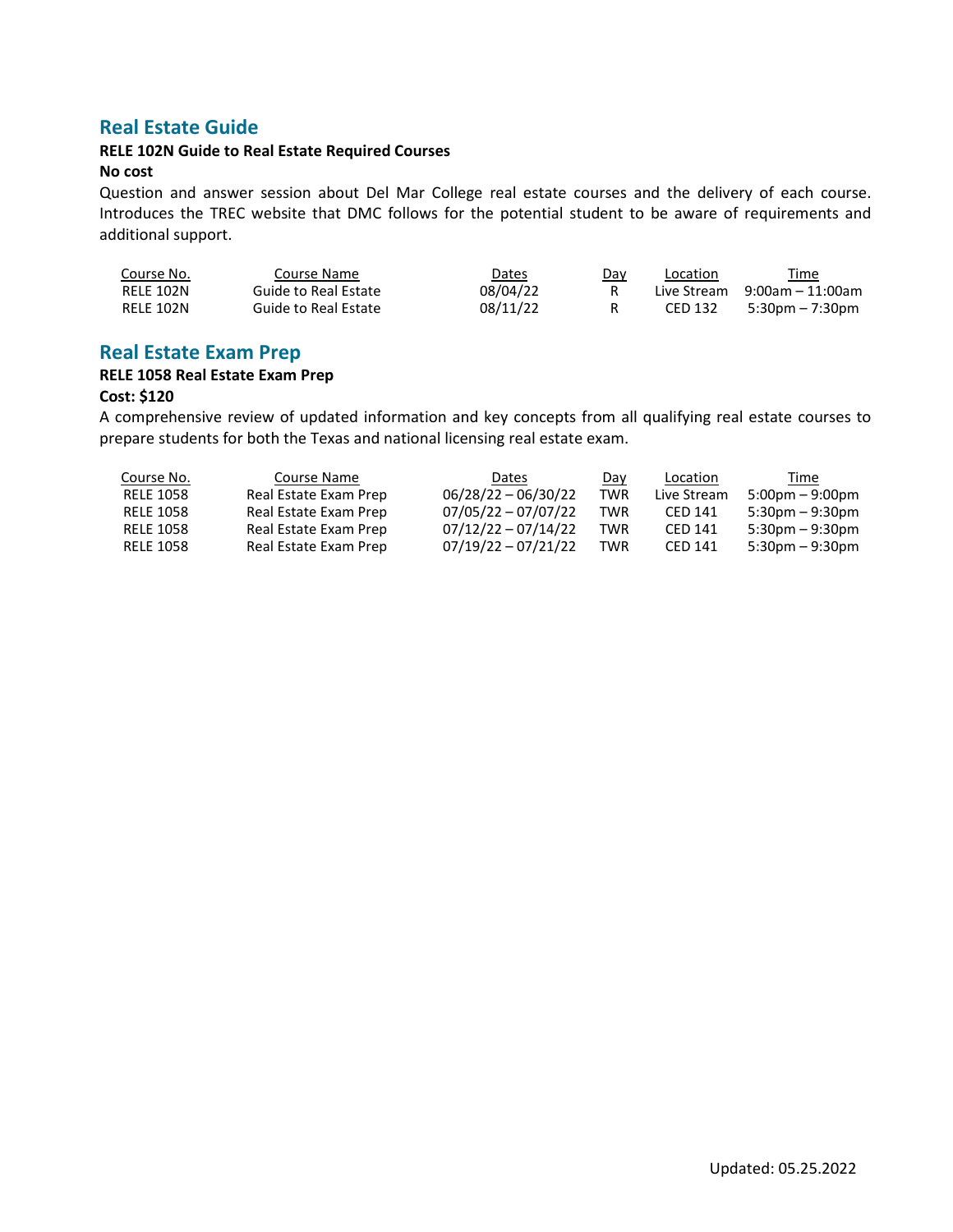# **Texas Mutual Safety Grant**

Over a 22-year period, Texas Mutual has awarded \$9.9 million in safety education grants with more than 35,000 students having attended free or discounted safety training offered at eleven colleges across Texas. The safety education grants are one-way Texas Mutual is delivering on its commitment to build a stronger, safer Texas. Through this generous donation, Del Mar College is proud to be a part of this initiativeand to offer, for a limited time only, **no cost** safety training in a variety of fields.

## **OSHA 30-Hour Construction**

#### **OSHT 1015 OSHA 30-Hour Construction**

**No cost**

#### **Credential/Certificate: OSHA 30 Construction Completion Card**

Addresses the common occupational hazards; describe the components of effective workplace design and accident prevention programs; and demonstrate correct selection and safe use of Personal Protective Equipment (PPE). Upon successful completion of the course, participants will receive an OSHA 30-Hour Construction Department of Labor course completion card.

| Course No. | Course Name             | Dates                 | <u>Day</u> | Location | <u>Time</u>                       |
|------------|-------------------------|-----------------------|------------|----------|-----------------------------------|
| OSHT 1015  | OSHA 30-HR Construction | $05/09/22 - 06/13/22$ | мw         | CFD 117  | $6:00 \text{pm} - 9:00 \text{pm}$ |
| OSHT 1015  | OSHA 30-HR Construction | $07/11/22 - 08/10/22$ | <b>MW</b>  | CFD 117  | $6:00 \text{pm} - 9:00 \text{pm}$ |

## **Safety Training**

#### **IEIR 1040 Electrical Arc Hazards Safety**

#### **No cost**

Electrical safety issues reviewed and discussed for industry field and plant personnel, safety professionals, students, general audience to keep worksites safe. Students will learn to recognize potential electrical problems and to recognize and address electrical accidents before they happen. Covers key regulatory issues for safety and compliance.

| Course No.       | Course Name                   | Dates    | Day | Location       | <u>Time</u>    |
|------------------|-------------------------------|----------|-----|----------------|----------------|
| <b>IEIR 1040</b> | Electrical Arc Hazards Safety | 06/03/22 |     | CFD 117        | 8:00am- 5:30pm |
| <b>IEIR 1040</b> | Electrical Arc Hazards Safety | 08/05/22 |     | <b>CED 117</b> | 8:00am- 5:30pm |

#### **INTC 1020 Boilermaker Safety**

#### **No cost**

Basic awareness course to understand the principles, code requirements and practical knowledge needed in the construction, installation of boilers, maintenance and operations utilizing safety industry practices and ensuring compliance with all federal, local, state and industry safety regulations, rules, policies and standards.

| Course No.       | Course Name        | Dates                 | <u>Day</u> | <b>Location</b> | Time                              |
|------------------|--------------------|-----------------------|------------|-----------------|-----------------------------------|
| INTC 1020        | Boilermaker Safety | $06/07/22 - 06/15/22$ | TWR        | CFD 117         | $6:30 \text{pm} - 9:30 \text{pm}$ |
| <b>INTC 1020</b> | Boilermaker Safety | $08/23/22 - 08/31/22$ | TWR        | CED 117         | $6:30$ pm – 9:30pm                |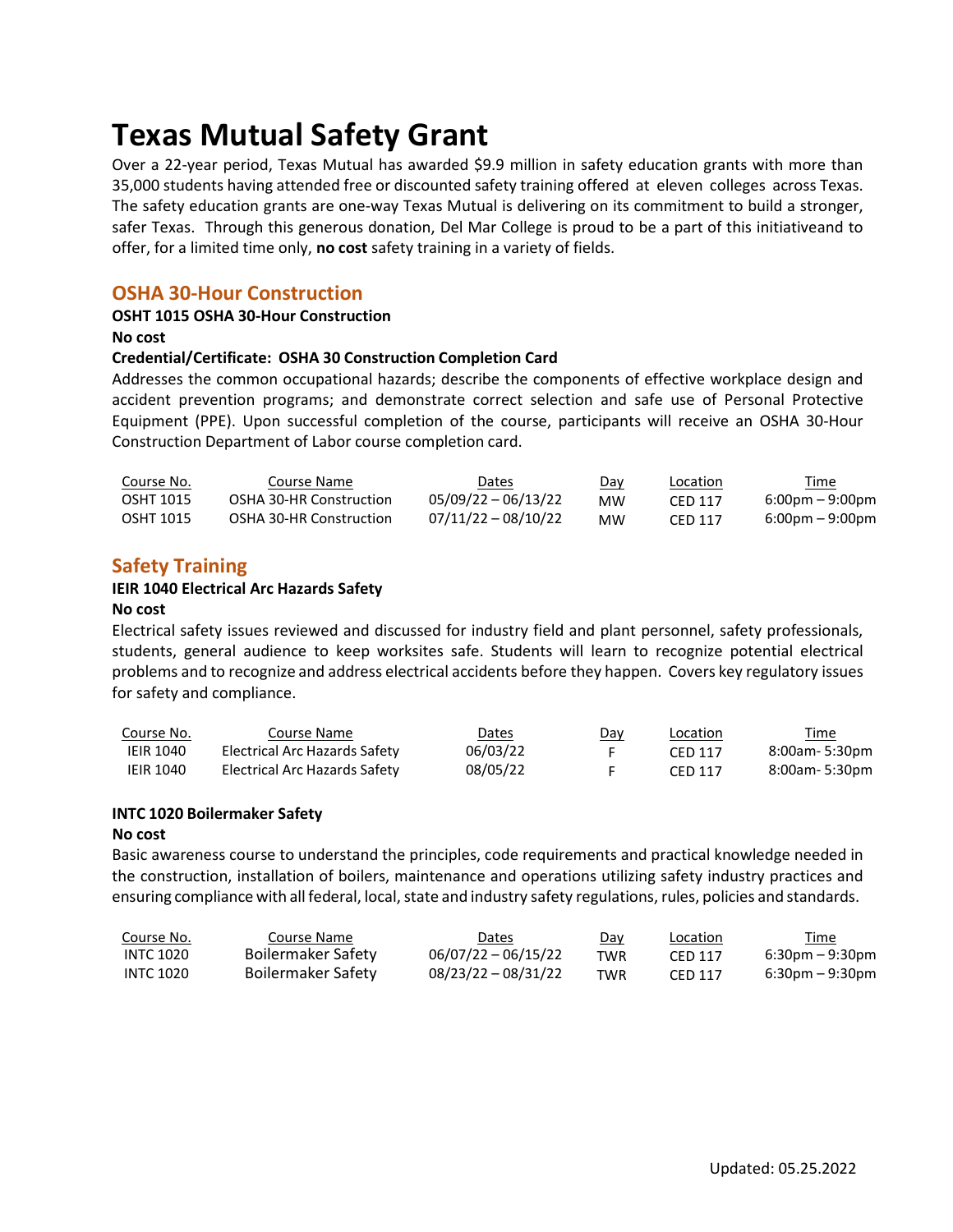#### **OSHT 2011 Process Safety Management No Cost**

Explores the major safety issues that affect the workplace, including general safety awareness, loss control and regulatory compliance. This course is an introduction of OSHA PSM Standard 1910.119 and is designed to provide students with an increased knowledge of the primary elements and how these elements apply to the affected workplace/community.

| Course No. | Course Name                      | Dates    | Day | Location | Time                 |
|------------|----------------------------------|----------|-----|----------|----------------------|
| OSHT 2011  | <b>Process Safety Management</b> | 05/05/22 |     | CFD 118  | $8:00$ am $-5:30$ pm |
| OSHT 2011  | <b>Process Safety Management</b> | 07/07/22 |     | CED 117  | $8:00am - 5:30pm$    |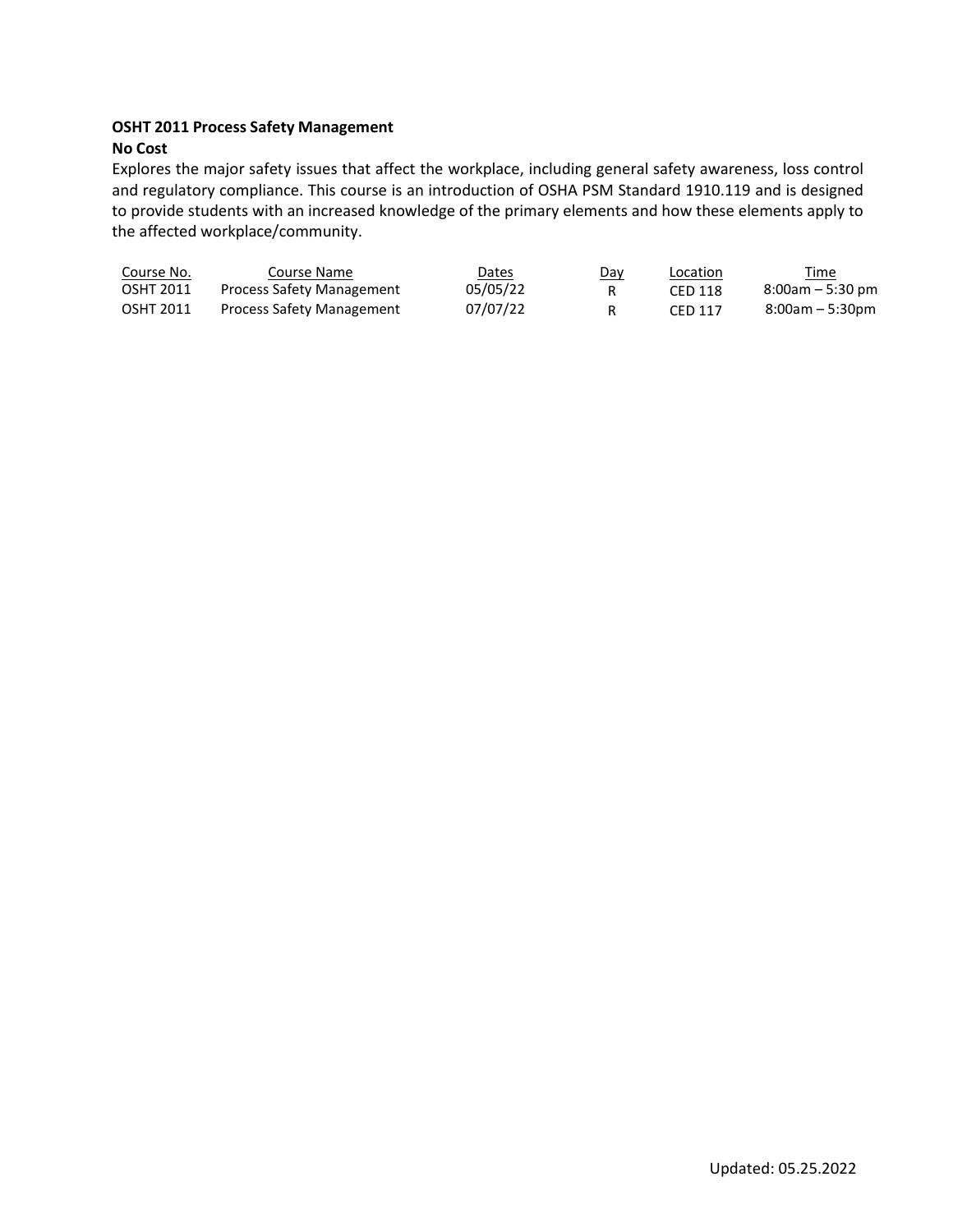# **Industry Training**

## **NUCP 1091 40-HR Radiation Safety**

## **Cost: \$500**

The Radiation Physics Course will address recently identified current events, skills, knowledge, and/or attitudes and behaviors pertinent to the technology or occupation relevant to the professional development of the student. This course was designed to be repeated multiple times to improve student proficiency.

| Course No.<br>NUCP 1091 | Course Name<br>40-HR Radiation Safety | <b>Dates</b><br>$06/18/22 - 06/26/22$ | Day<br>SU | Location<br><b>WC MT 109A</b> | Time<br>$8:00am - 7:00pm$ |
|-------------------------|---------------------------------------|---------------------------------------|-----------|-------------------------------|---------------------------|
| NUCP 1091               | 40-HR Radiation Safety                | $07/16/22 - 07/24/22$                 | SU        | <b>WC MT 109A</b>             | $8:00am - 7:00pm$         |
| NUCP 1091               | 40-HR Radiation Safety                | $08/20/22 - 08/28/22$                 | SU        | <b>WC MT 109A</b>             | $8:00am - 7:00pm$         |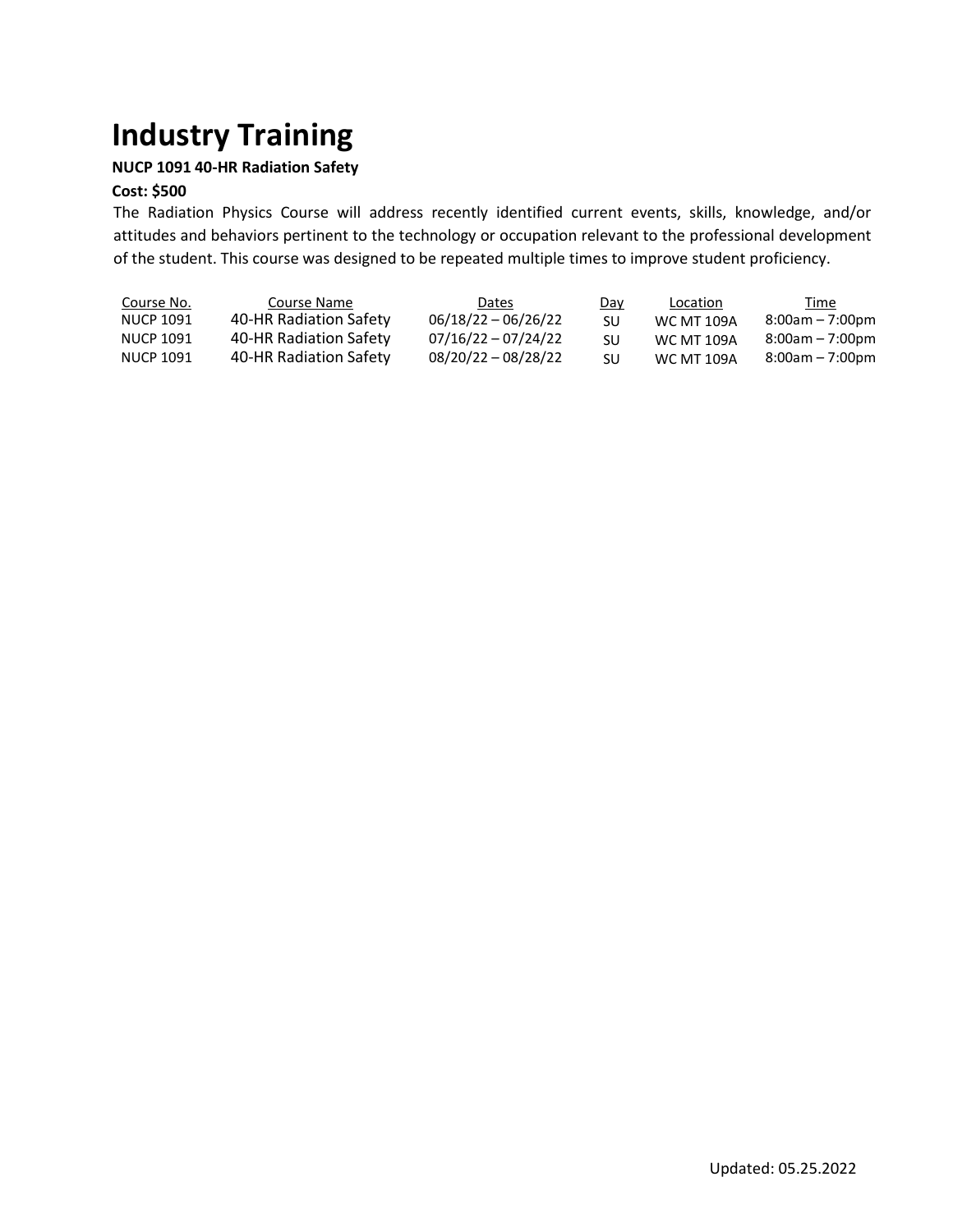# **Workforce Training**

## **Employability Skills**

#### **BMGT 1004 Workplace Critical Thinking and Problem-Solving**

#### **Cost: \$20**

Helps students develop entry-level skills for the workplace and targets students interested in in improving and/or developing critical thinking and problem-solving skills. Topics include interpreting data for effective problem solving and recommending corrective action.

| Course No.       | Course Name                                        | <u>Dates</u>          | Day         | Location    | <u>Time</u>                       |
|------------------|----------------------------------------------------|-----------------------|-------------|-------------|-----------------------------------|
| <b>BMGT 1004</b> | Workplace Critical Thinking and<br>Problem Solving | $06/14/22 - 06/25/22$ | <b>INET</b> | Online Only | Self-paced                        |
| <b>BMGT 1004</b> | Workplace Critical Thinking and<br>Problem Solving | $07/12/22 - 07/23/22$ | R           | Hybrid      | $6:00 \text{pm} - 7:00 \text{pm}$ |

#### **BUSG 1012 Professionalism in the Workplace Cost: \$20**

Helps students develop entry-level skills for the workplace and targets students interested in improving/developing professionalism. Identify attitudes and values that contribute to effective work habits. Students will learn about interpersonal skills, communication skills, effects of attitude and behavior in the workplace, and employability skills.

| Course No.       | Course Name                      | Dates               | Day  | Location    | Time                              |
|------------------|----------------------------------|---------------------|------|-------------|-----------------------------------|
| <b>BUSG 1012</b> | Professionalism in the Workplace | 06/07/22 - 06/18/22 | M    | Hybrid      | $6:00 \text{pm} - 7:00 \text{pm}$ |
| <b>BUSG 1012</b> | Professionalism in the Workplace | 07/26/22 - 08/06/22 | INET | Online Only | Self-paced                        |

#### **POFT 1000 Career Exploration and Planning**

#### **Cost: \$40**

An in-depth career exploration course intended to assist individuals as they navigate and learn about various career options. This includes analyzing personal career interests, surveying, and researching career fields with related educational and training requirements, practicing the decision-making process, and job search skills such as completing applications and interviewing. Upon completion, students will have knowledge of various career options as well as their next steps towards achieving their career/educational goal.

| Course No. | Course Name                   | Dates                 | Day | <b>Location</b> | <u>Time</u>                       |
|------------|-------------------------------|-----------------------|-----|-----------------|-----------------------------------|
| POFT 1000  | Career Exploration & Planning | $06/07/22 - 07/02/22$ | w   | Hybrid          | $6:00 \text{pm} - 7:00 \text{pm}$ |
| POFT 1000  | Career Exploration & Planning | $07/06/22 - 07/30/22$ | w   | Hybrid          | $6:00 \text{pm} - 7:00 \text{pm}$ |

#### **POFT 1004 Business Writing for the Workplace**

#### **Cost: \$20**

A study of the basic elements of composition for business documents such as business emails, texts, and letters.

| Course No.       | Course Name                                              | Dates | Dav         | Location    | Time                              |
|------------------|----------------------------------------------------------|-------|-------------|-------------|-----------------------------------|
| POFT 1004        | Business Writing for the Workplace $06/21/22 - 07/02/22$ |       | <b>INET</b> | Online Only | Self-paced                        |
| <b>POFT 1004</b> | Business Writing for the Workplace $08/09/22 - 08/20/22$ |       |             | Hybrid      | $6:00 \text{pm} - 7:00 \text{pm}$ |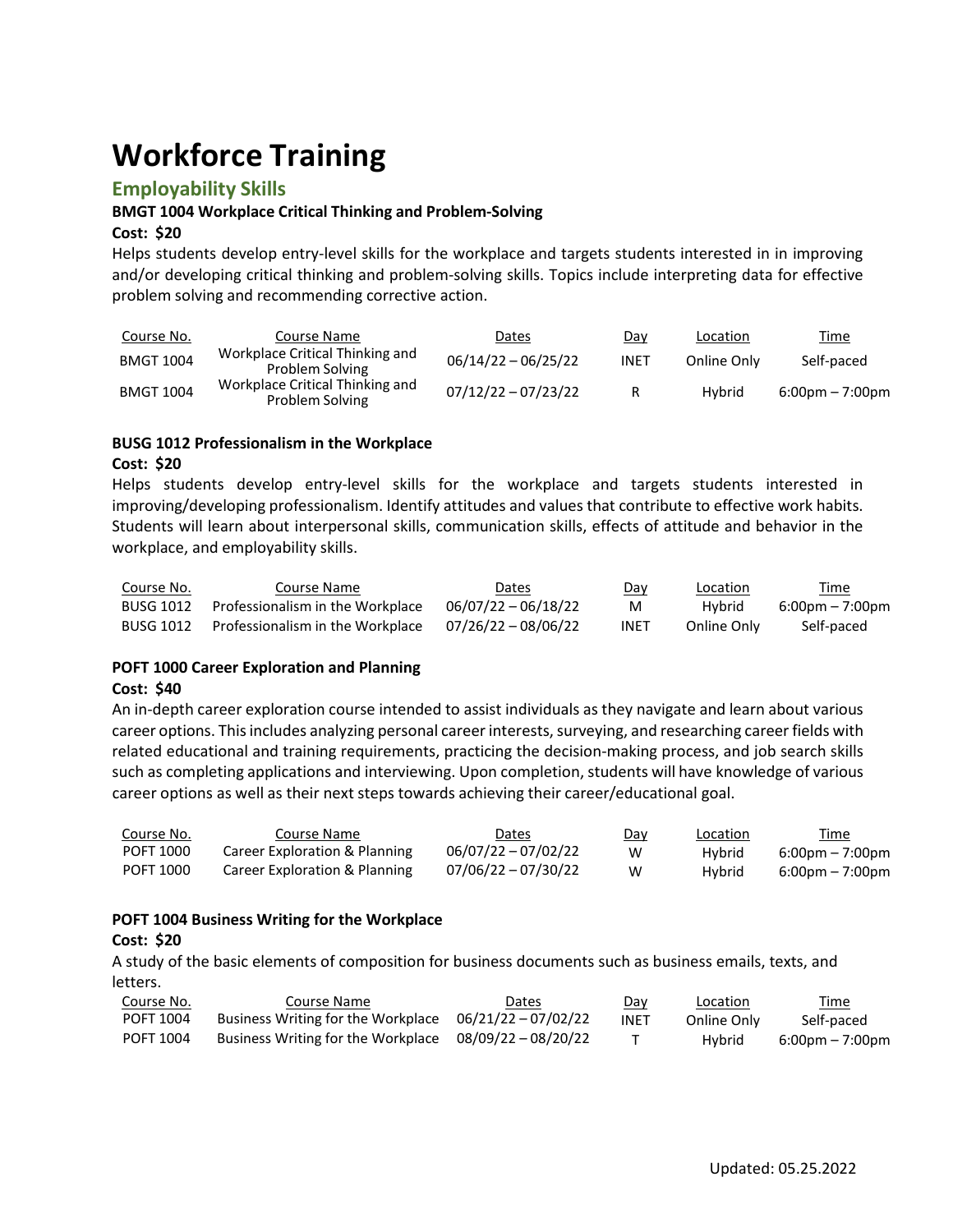## **Records Management**

## **POFT 1019 Records and Filing Management**

#### **Cost: \$100**

Develop basic records information management skills for the workplace including manual and electronic filing. Topics include records management, alphabetic indexing, electronic filing management, and storing, retrieving and transferring records. This is an ideal course for anyone working in an office setting.

| <u>Course No.</u> | Course Name                   | Dates                 | <u>Day</u> | <b>Location</b> | <u>Time</u>                       |
|-------------------|-------------------------------|-----------------------|------------|-----------------|-----------------------------------|
| POFT 1019         | Records and Filing Management | $06/14/22 - 07/23/22$ | w          | Hybrid          | $6:00 \text{pm} - 8:00 \text{pm}$ |
| POFT 1019         | Records and Filing Management | 07/26/22 - 09/03/22   | W          | Hybrid          | $6:00 \text{pm} - 8:00 \text{pm}$ |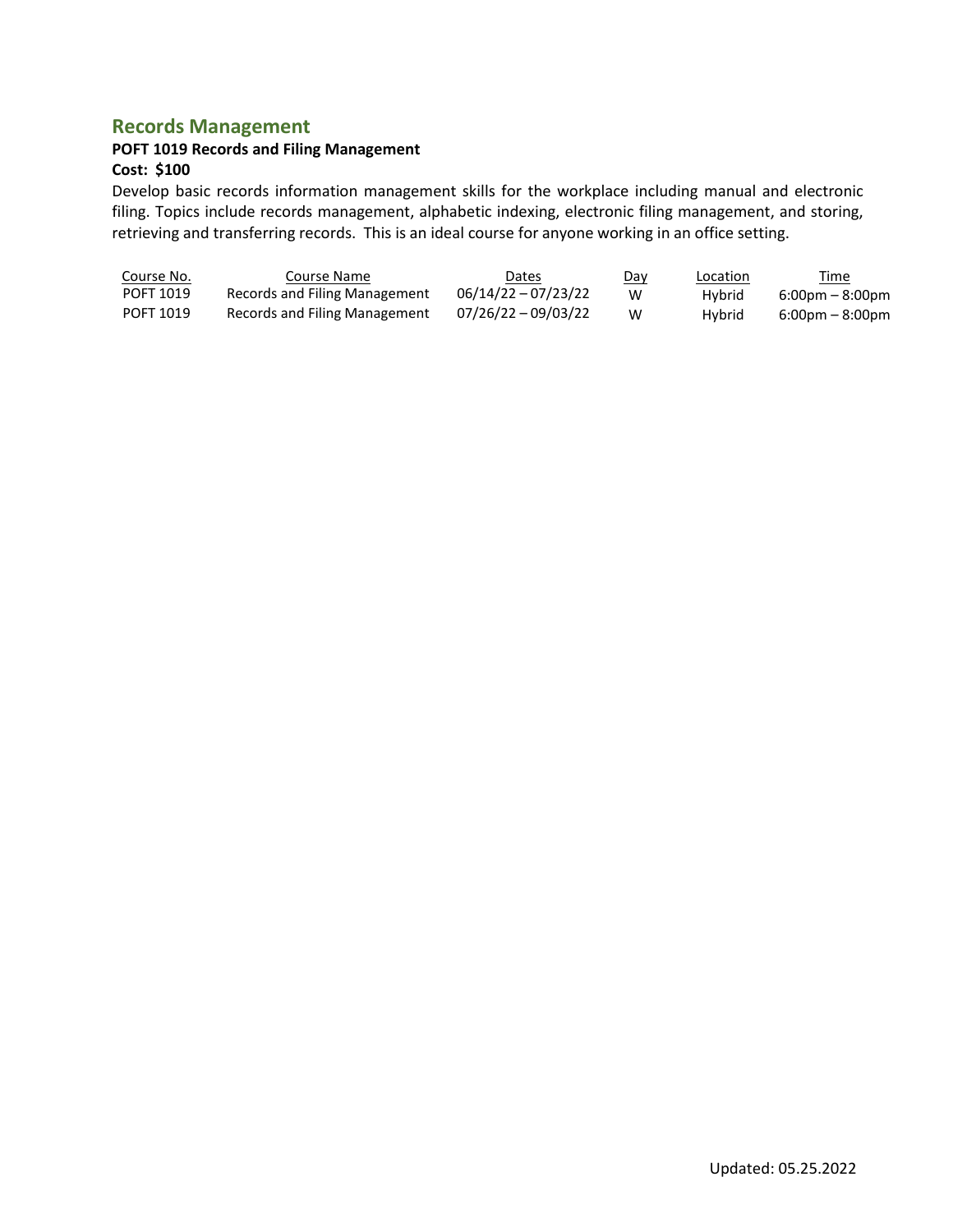# **Workforce Skills Awards**

# **Accounting Clerk (Bookkeeper) CE Workforce Skills Award (WSA)**

**ACNT 1003 Introduction to Accounting ACNT 1005 Forensic Accounting ACNT 1011 introduction to Computerized Accounting ACNT 1013 Computerized Accounting Applications Mirrored courses/4 courses \$400 per course Credential/Certificate: Workforce Skills Award (WSA)**

A study of analyzing, classifying, and recording business transactions in a manual and computerized environment. Emphasis on understanding the complete accounting cycle and preparing financial statements, bank reconciliations and payroll.

| Course No. | Course Name         | Dates                           | Dav | Location | Time              |
|------------|---------------------|---------------------------------|-----|----------|-------------------|
| ACNT 1003  | Intro to Accounting | 05/31/22-07/07/22 MTWR HCVB 201 |     |          | 10:00am – 11:50am |

# **Air Conditioning CE Workforce Skills Award (WSA)**

**HART 1001 Basic Electricity for HVAC HART 1007 Refrigeration Principles HART 1010 HVAC Shop Practices and Tools Mirrored courses/3 courses \$400-\$505 per course Credential/Certificate: Workforce Skills Award (WSA)**

This fast-track program introduces students to the refrigeration cycle, heat transfer theory, temperature/pressure relationship, refrigerant handling, refrigeration components proper tool and instrument use, and safety. Program reviews principles of electricity as required by HVAC, including proper use of test equipment, electrical circuits and component theory and operation.

| Course No.       | Course Name                          | Dates                 | Day         | Location       | Time                              |
|------------------|--------------------------------------|-----------------------|-------------|----------------|-----------------------------------|
| <b>HART 1001</b> | <b>Basic Electricity for HVAC</b>    | $05/31/22 - 08/18/22$ | <b>INET</b> | INET/WC AC 120 | $5:00 \text{pm} - 7:30 \text{pm}$ |
| <b>HART 1001</b> | <b>Basic Electricity for HVAC</b>    | $05/31/22 - 08/18/22$ | <b>INET</b> | INET/WC AC 129 | $8:00am - 10:30am$                |
|                  |                                      |                       |             |                |                                   |
| Course No.       | Course Name                          | Dates                 | Day         | Location       | Time                              |
| <b>HART 1007</b> | <b>Refrigeration Principles</b>      | $05/31/22 - 08/18/22$ | <b>INET</b> | INET/WC AC 129 | $5:00 \text{pm} - 7:30 \text{pm}$ |
| <b>HART 1007</b> | <b>Refrigeration Principles</b>      | $05/31/22 - 08/18/22$ | <b>INET</b> | INET/WC AC 129 | $8:00am - 10:30am$                |
|                  |                                      |                       |             |                |                                   |
| Course No.       | Course Name                          | Dates                 | Day         | Location       | Time                              |
| <b>HART 1010</b> | <b>HVAC Shop Practices and Tools</b> | $05/31/22 - 08/18/22$ | <b>INET</b> | INET/WC AC 129 | $5:00 \text{pm} - 7:30 \text{pm}$ |
| <b>HART 1010</b> | <b>HVAC Shop Practices and Tools</b> | $05/31/22 - 08/18/22$ | <b>INET</b> | INET/WC AC 129 | $10:40$ am $-1:10$ pm             |

# **Automotive Applied Technology CE Workforce Skills Award (WSA)**

**AUMT 1005 Introduction to Automotive Technology AUMT 1007 Automotive Electrical Systems AUMT 1010 Automotive Brake Systems OR AUMT 1016 Automotive Suspension and Steering Systems Mirrored courses/3 courses \$400 per course Credential/Certificate: Workforce Skills Award (WSA)** An introduction to the automotive industry including automotive electrical systems, safety practices, shop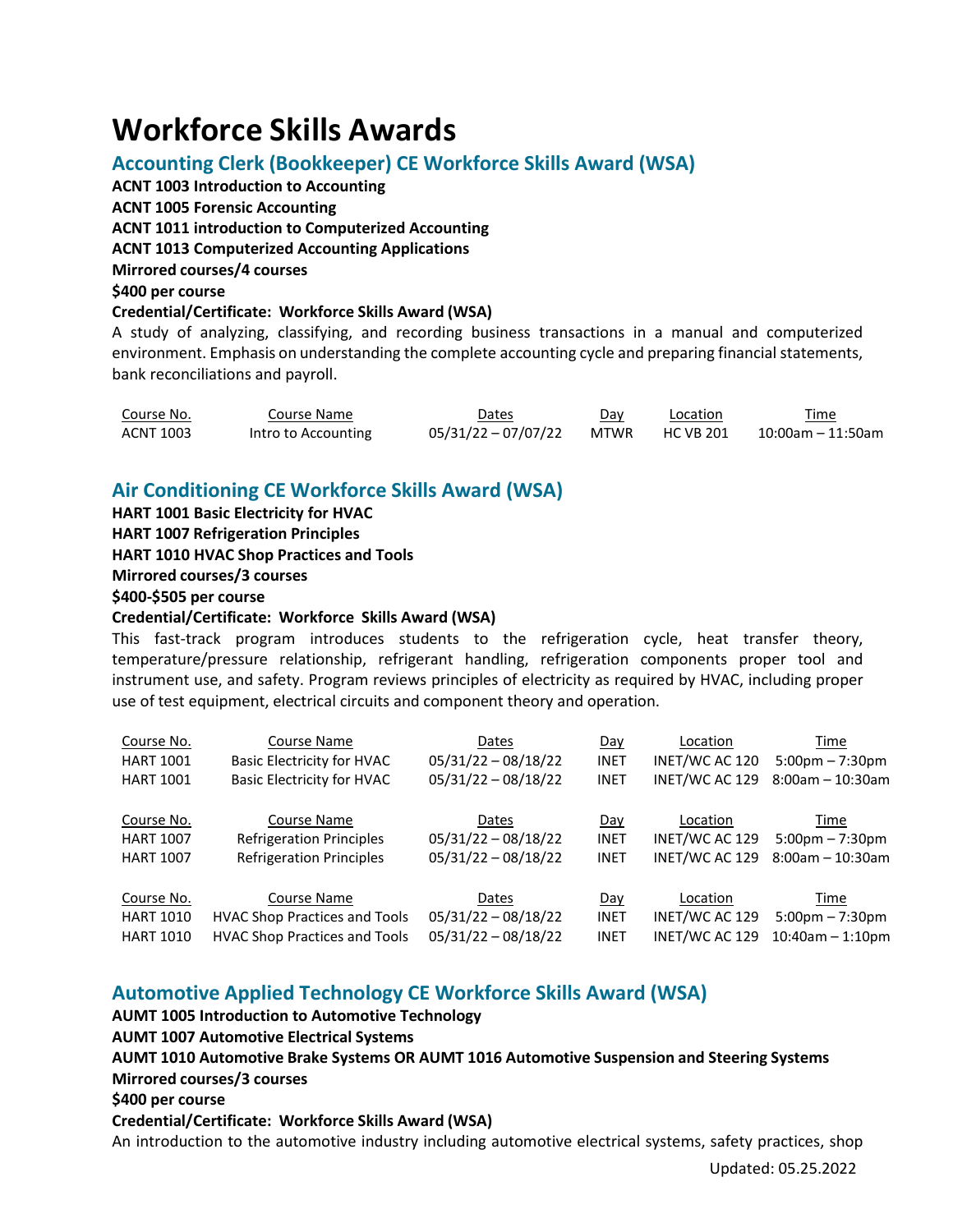equipment and tools, vehicle subsystems, service publications, professional responsibilities and basic automotive maintenance. Program reviews the operation and repair of drum/disc type brake systems with topics including brake theory, diagnosis, and repair of power, manual, anti-lock brake systems and parking brakes.

| Course No. | Course Name              | Dates               | <u>Day</u> | Location | <u>Time</u>                     |
|------------|--------------------------|---------------------|------------|----------|---------------------------------|
| AUMT 1010  | Automotive Brake Systems | 05/31/22 - 08/18/22 | MW         |          | WC AS $101/142$ 7:00am - 2:50pm |

# **Basic Carpentry CE Workforce Skills Award (WSA)**

**CNBT 1000 Residential and Light CNBT 1010 Basic Construction Safety CRPT 1029 Introduction to Carpentry CRPT 1091 Basic Framing and Carpentry Mirrored courses/4 courses \$400 per course Credential/Certificate: Workforce Skills Award (WSA)**

Students learn the basics to prepare them for a career in the construction field. Courses include Introduction to Carpentry, Residential and Light Commercial Blueprint Reading, Basic Framing and

| Course No.<br><b>CRPT 1029</b> | Course Name<br>Carpentry - Part I | Dates<br>$07/05/22 - 08/01/22$ | Day<br><b>MTWR</b> | Location<br><b>WC NE 110</b> | Time<br>$8:00am - 5:00pm$ |
|--------------------------------|-----------------------------------|--------------------------------|--------------------|------------------------------|---------------------------|
| <b>CRPT 1001</b>               | Carpentry - Part II               | $08/02/22 - 08/10/22$          | <b>MTWR</b>        | <b>WC NE 110</b>             | $8:00am - 5:00pm$         |
| <b>CRPT 1029</b>               | Carpentry - Part I                | $08/15/22 - 09/12/22$          | <b>MTWR</b>        | <b>WC NE 110</b>             | $8:00am - 5:00pm$         |
| <b>CRPT 1001</b>               | Carpentry - Part II               | $09/13/22 - 09/21/22$          | <b>MTWR</b>        | <b>WC NE 110</b>             | $8:00am - 5:00pm$         |

# **Billing and Coding – CE Workforce Skills Award (WSA)**

## **HITT 1013 Coding and Insurance**

## **Cost: \$250**

An overview of skills and knowledge in ICD and CPT coding and claims forms for reimbursement of medical services.

| Course No. | Course Name          | Dates                 | Day       | Location       | Time             |
|------------|----------------------|-----------------------|-----------|----------------|------------------|
| HITT 1013  | Coding and Insurance | $06/06/22 - 07/27/22$ | <b>MW</b> | <b>CED 132</b> | 8:00am – 12:00pm |

#### **HITT 2045 Coding Certification Exam Review**

#### **Cost: \$100**

Review of coding competencies and skills in preparation for the coding certification exam.

| Course No. | Course Name                                                    | Dates | Day | Location | Time             |
|------------|----------------------------------------------------------------|-------|-----|----------|------------------|
|            | HITT 2045 Coding Certification Exam Review 09/26/22 - 10/19/22 |       | MW  | CED 132  | 8:00am – 12:00pm |

#### **POFM 1000 Basic Medical Coding**

#### **Cost: \$250**

Presentation and application of basic coding rules, principles, guidelines and conventions utilizing various coding systems.

| Course No.       | Course Name                 | Dates               | Day       | Location       | Time             |
|------------------|-----------------------------|---------------------|-----------|----------------|------------------|
| <b>POFM 1000</b> | <b>Basic Medical Coding</b> | 06/06/22 - 07/27/22 | <b>MW</b> | <b>CED 132</b> | 8:00am – 12:00pm |

Updated: 05.25.2022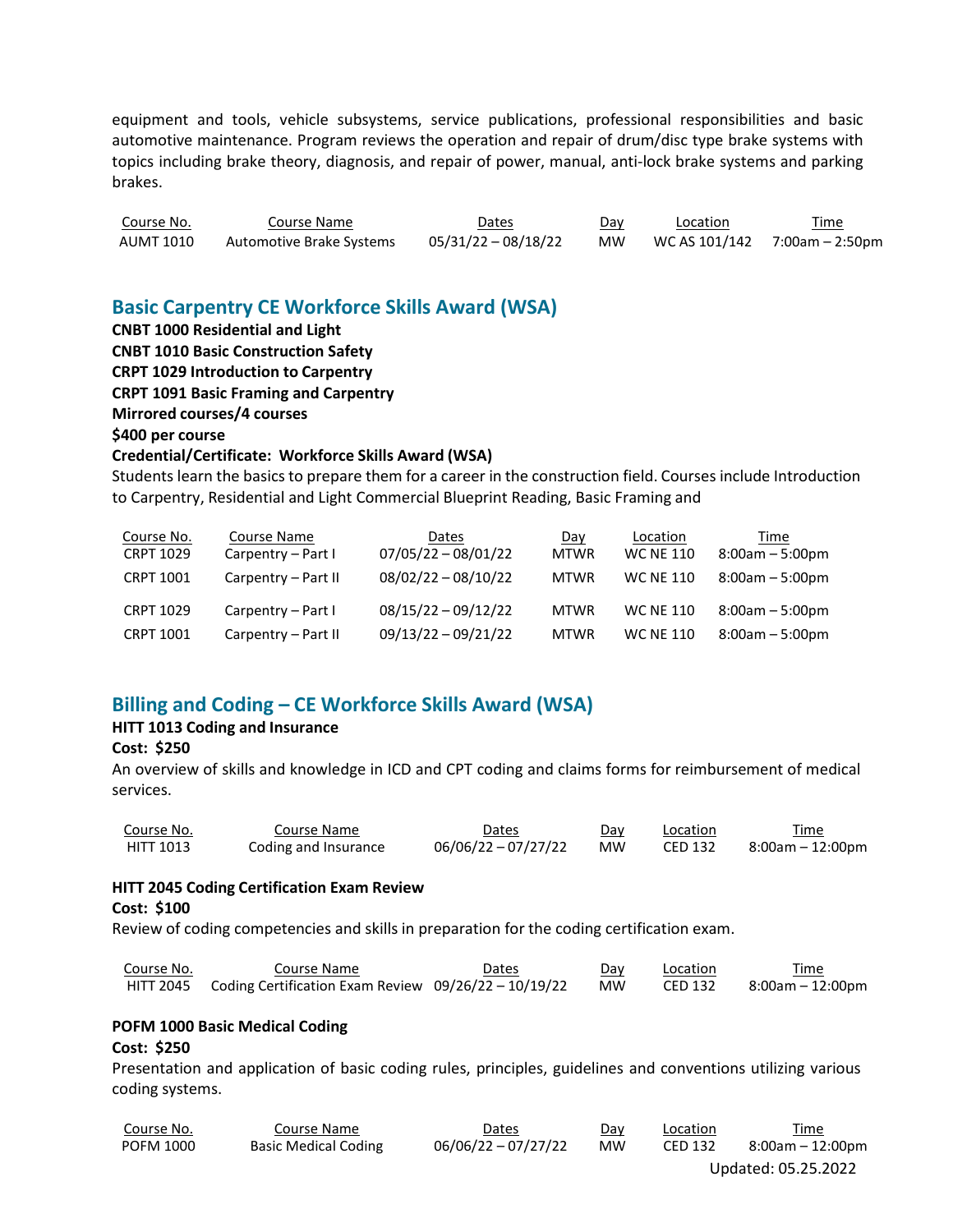# **Building Maintenance Applied Technology CE Workforce Skills Award (WSA)**

**CRPT 1091 Special Topics in Carpentry HART 1001 Basic Electricity for HVAC HART 1010 HVAC Shop Practices and Tools PFPB 1021 Plumbing Maintenance and Repair Mirrored courses/4 courses \$400 - \$505 per course**

#### **Credential/Certificate: Workforce Skills Award (WSA)**

An introduction to building maintenance fundamentals including basic framing and carpentry maintenance skills. Students will also learn proper application use for tools and instruments and will learn the fundamental structure and function of plumbing systems.

| Course No.       | Course Name                          | Dates                 | Day         | Location       | Time                              |
|------------------|--------------------------------------|-----------------------|-------------|----------------|-----------------------------------|
| <b>CRPT 1091</b> | Special Topics in Carpentry          | $05/31/22 - 08/18/22$ | <b>INET</b> | INET/WC MV 105 | $5:00 \text{pm} - 8:50 \text{pm}$ |
| Course No.       | Course Name                          | Dates                 | Day         | Location       | Time                              |
| <b>HART 1001</b> | <b>Basic Electricity for HVAC</b>    | $05/31/22 - 08/18/22$ | <b>INET</b> | INET/WC AC 120 | $5:00 \text{pm} - 7:30 \text{pm}$ |
| <b>HART 1001</b> | <b>Basic Electricity for HVAC</b>    | $05/31/22 - 08/18/22$ | <b>INET</b> | INET/WC AC 129 | $8:00am - 10:30am$                |
| Course No.       | Course Name                          | Dates                 | Day         | Location       | Time                              |
| <b>HART 1010</b> | <b>HVAC Shop Practices and Tools</b> | $05/31/22 - 08/18/22$ | <b>INET</b> | INET/WC AC 129 | $5:00 \text{pm} - 7:30 \text{pm}$ |
| <b>HART 1010</b> | <b>HVAC Shop Practices and Tools</b> | $05/31/22 - 08/18/22$ | <b>INET</b> | INET/WC AC 129 | $10:40$ am $-1:10$ pm             |

## **Management Development CE Workforce Skills Award (WSA)**

- **ACNT 1003 Introduction to Accounting 1 BMGT 1001 Supervision (Capstone)**
- **BMGT 1027 Principles of Management**

# **HRPO 1011 Human Relations**

**Mirrored courses/4 courses**

## **\$400 per course**

## **Credential/Certificate: Workforce Skills Award (WSA)**

A study of concepts, theories and issues in the management field. Emphasis on practical application of the principles and concepts ofthe behavioralsciencesto interpersonalrelationshipsin the business environment**.**

| Course No.       | Course Name              | Dates                 | Day         | Location         | Time                              |
|------------------|--------------------------|-----------------------|-------------|------------------|-----------------------------------|
| <b>ACNT 1003</b> | Intro to Accounting      | $05/31/22 - 07/07/22$ | <b>MTWR</b> | <b>HC VB 201</b> | $10:00$ am - 11:50am              |
| Course No.       | Course Name              | Dates                 | Day         | Location         | Time                              |
| <b>BMGT 1001</b> | Supervision (Capstone)   | $07/11/22 - 08/18/22$ | <b>INET</b> | Online only      | Self-paced                        |
| Course No.       | Course Name              | Dates                 | Day         | Location         | Time                              |
| <b>BMGT 1027</b> | Principles of Management | $05/31/22 - 07/07/22$ | <b>INET</b> | Online only      | Self-paced                        |
| Course No.       | Course Name              | Dates                 | Day         | Location         | Time                              |
| <b>HRPO 1011</b> | <b>Human Relations</b>   | $05/31/22 - 07/07/22$ | <b>MTWR</b> | <b>HC VB 344</b> | $1:00 \text{pm} - 2:50 \text{pm}$ |
| <b>HRPO 1011</b> | <b>Human Relations</b>   | $07/11/22 - 08/18/22$ | <b>INET</b> | Online only      | Self-paced                        |

**Millwright – Industrial Maintenance Mechanic CE Workforce Skills Award (WSA) MCHN 1038 Basic Machine Shop I**